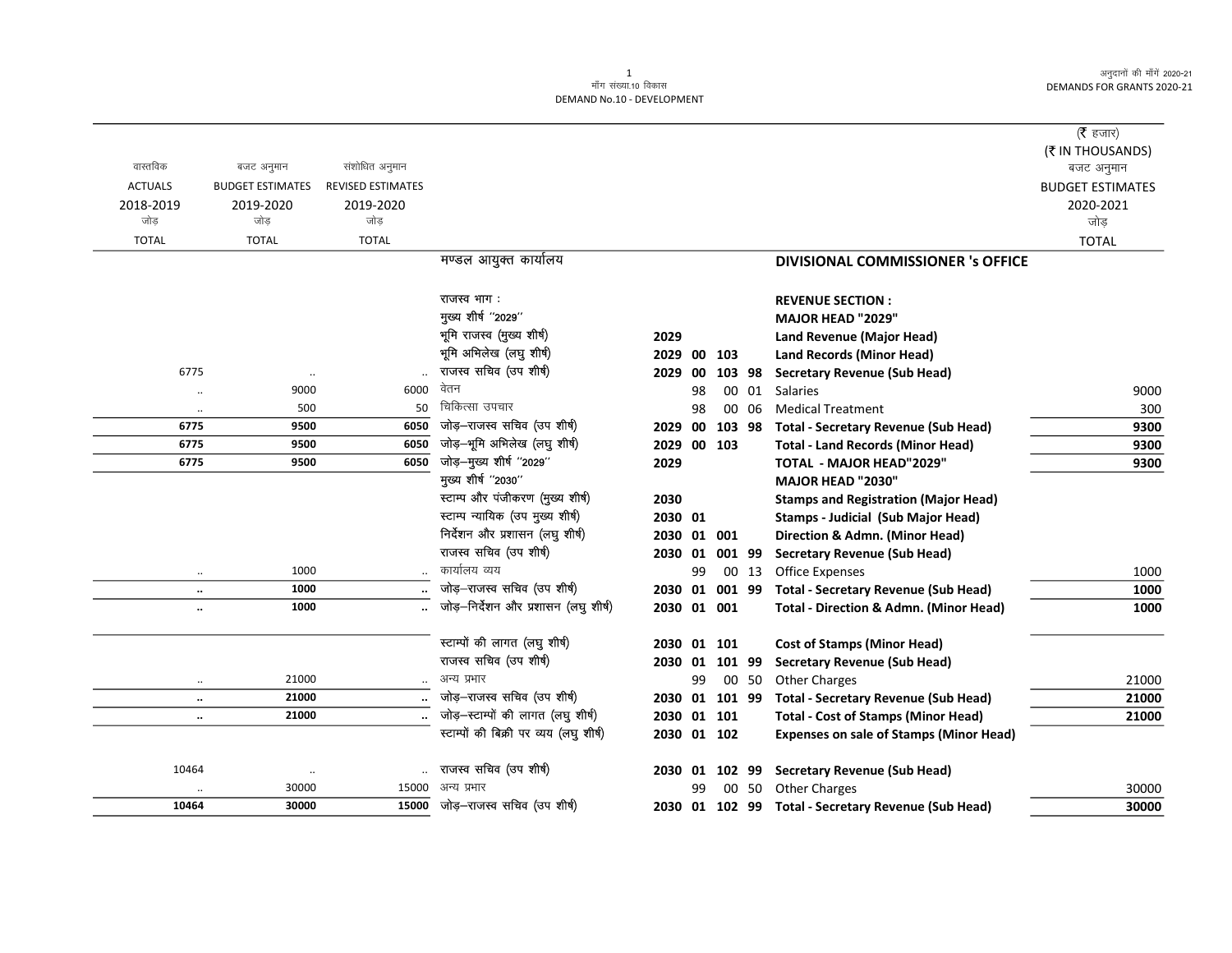|                                           |                          |                                              |             |    |        |       |                                                           | ( $\bar{\tau}$ हजार)                  |
|-------------------------------------------|--------------------------|----------------------------------------------|-------------|----|--------|-------|-----------------------------------------------------------|---------------------------------------|
|                                           |                          |                                              |             |    |        |       |                                                           |                                       |
| वास्तविक<br>बजट अनुमान                    | संशोधित अनुमान           |                                              |             |    |        |       |                                                           | (₹ IN THOUSANDS)                      |
| <b>ACTUALS</b><br><b>BUDGET ESTIMATES</b> | <b>REVISED ESTIMATES</b> |                                              |             |    |        |       |                                                           | बजट अनुमान<br><b>BUDGET ESTIMATES</b> |
| 2018-2019<br>2019-2020                    | 2019-2020                |                                              |             |    |        |       |                                                           | 2020-2021                             |
| जोड<br>जोड                                | जोड                      |                                              |             |    |        |       |                                                           | जोड                                   |
| <b>TOTAL</b><br><b>TOTAL</b>              | <b>TOTAL</b>             |                                              |             |    |        |       |                                                           | <b>TOTAL</b>                          |
| 10464                                     | 15000<br>30000           | जोड़-स्टाम्पों की बिक्री पर व्यय (लघु शीर्ष) | 2030 01 102 |    |        |       | <b>Total - Expenses on sale of Stamps (Minor</b><br>Head) | 30000                                 |
| 10464                                     | 52000<br>15000           | जोड़- स्टाम्प न्यायिक (उप मुख्य शीर्ष)       | 2030 01     |    |        |       | Total - Stamps - Judicial (Sub Major Head)                | 52000                                 |
|                                           |                          | स्टाम्प-गैर न्यायिक (उप मुख्य शीर्ष)         | 2030 02     |    |        |       | <b>Stamps- Non Judicial (Sub Major Head)</b>              |                                       |
|                                           |                          | स्टाम्पों की बिक्री पर व्यय (लघु शीर्ष)      | 2030 02 102 |    |        |       | <b>Expenses on sale of Stamps (Minor Head)</b>            |                                       |
| 242176                                    |                          | राजस्व सचिव (उप शीर्ष)                       | 2030 02     |    | 102 99 |       | Secretary Revenue (Sub Head)                              |                                       |
| 250000<br>$\ddotsc$                       | 310000                   | अन्य प्रभार                                  |             | 99 |        | 00 50 | <b>Other Charges</b>                                      | 240000                                |
| 242176<br>250000                          | 310000                   | जोड़-राजस्व सचिव (उप शीर्ष)                  | 2030 02     |    | 102 99 |       | <b>Total - Secretary Revenue (Sub Head)</b>               | 240000                                |
| 242176<br>250000                          | 310000                   | जोड़-स्टाम्पों की बिक्री पर व्यय (लघु शीर्ष) | 2030        |    | 02 102 |       | <b>Total - Expenses on sale of Stamps (Minor</b><br>Head) | 240000                                |
| 242176<br>250000                          | 310000                   | जोड़- स्टाम्प-गैर न्यायिक (उप मुख्य शीर्ष)   | 2030 02     |    |        |       | Total - Stamps- Non Judicial (Sub Major<br>Head)          | 240000                                |
|                                           |                          | पंजीकरण (उप मुख्य शीर्ष)                     | 2030 03     |    |        |       | <b>Registration (Sub Major Head)</b>                      |                                       |
|                                           |                          | निर्देशन और प्रकाशन (लघु शीर्ष)              | 2030        | 03 | 001    |       | Direction & Admn. (Minor Head)                            |                                       |
|                                           |                          | राजस्व सचिव (उप शीर्ष)                       | 2030        | 03 | 001 99 |       | <b>Secretary Revenue (Sub Head)</b>                       |                                       |
| 12201                                     | 18000<br>13000           | वेतन                                         |             | 99 |        | 00 01 | Salaries                                                  | 18000                                 |
| 12201                                     | 18000<br>13000           | जोड़-राजस्व सचिव (उप शीर्ष)                  | 2030 03     |    | 001 99 |       | <b>Total - Secretary Revenue (Sub Head)</b>               | 18000                                 |
|                                           |                          | कर संग्रह में स्थानीय निकायों का अंश (उप     | 2030        | 03 | 001 90 |       | Share of Local Bodies against tax                         |                                       |
|                                           |                          | शीर्ष)                                       |             |    |        |       | collections (Sub Head)                                    |                                       |
|                                           |                          | नई दिल्ली नगर परिषद को कर संग्रह में         |             | 90 | 98     |       | <b>Grant in aid to New Delhi Muncipal</b>                 |                                       |
|                                           |                          | अंश के लिए सहायता अनुदान                     |             |    |        |       | <b>Council in lieu of shares in Taxes</b>                 |                                       |
| 335264                                    | $\cdot\cdot$             | सहायता अनुदान-सामान्य                        |             | 90 |        | 98 31 | Grants-in-aid-General                                     |                                       |
| 335264                                    | $\ldots$                 | जोड़-नई दिल्ली नगर परिषद को कर               |             | 90 | 98     |       | <b>Total: Grant in aid to New Delhi Muncipal</b>          | $\ddot{\phantom{a}}$                  |
|                                           |                          | संग्रह में अंश के लिए सहायता अनुदान          |             |    |        |       | <b>Council in lieu of shares in Taxes</b>                 |                                       |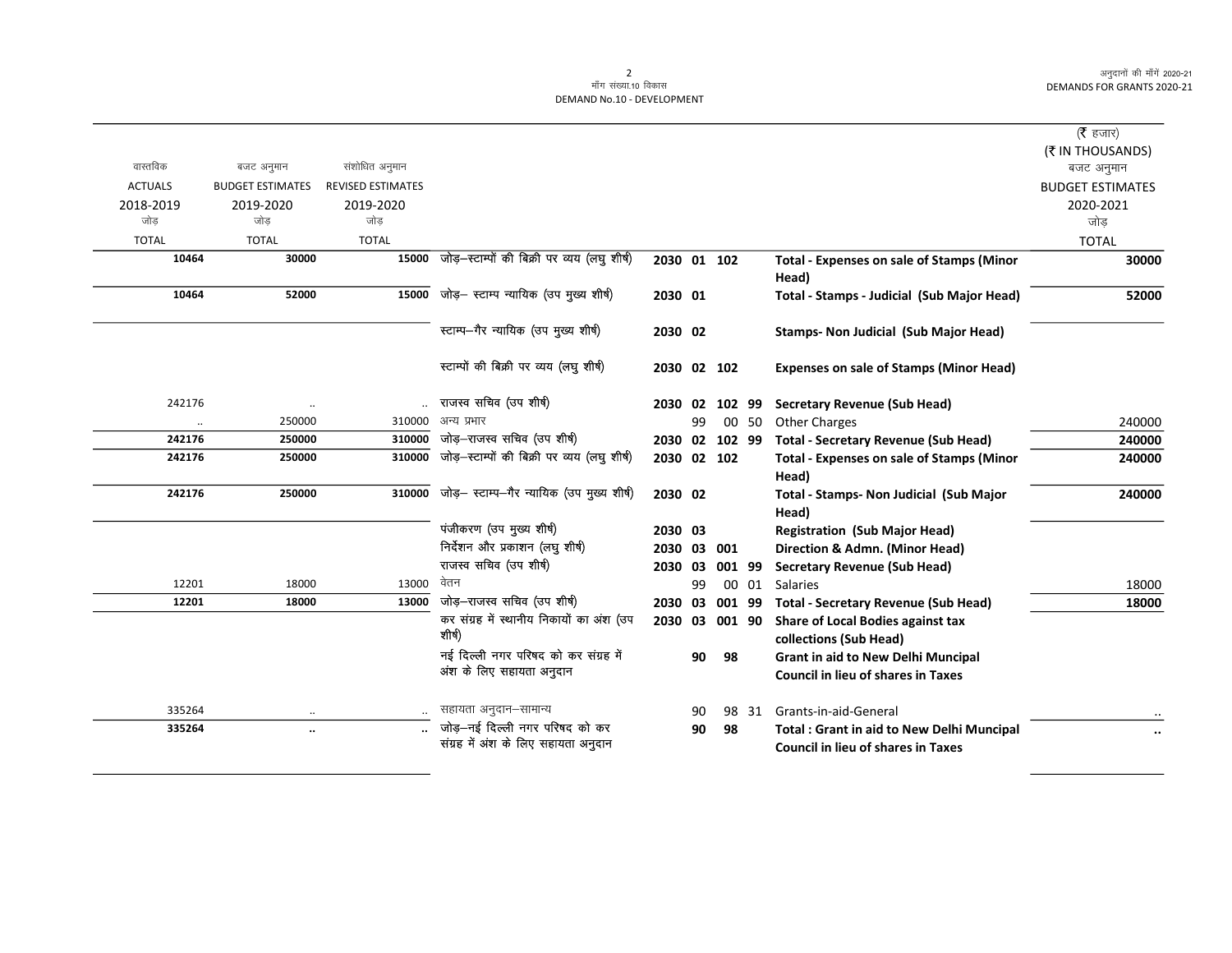|                    |                         |                          |                                                            |                |    |    |       |                                                    | ( <b>रै</b> हजार)       |
|--------------------|-------------------------|--------------------------|------------------------------------------------------------|----------------|----|----|-------|----------------------------------------------------|-------------------------|
|                    |                         |                          |                                                            |                |    |    |       |                                                    | (₹ IN THOUSANDS)        |
| वास्तविक           | बजट अनुमान              | संशोधित अनुमान           |                                                            |                |    |    |       |                                                    | बजट अनुमान              |
| <b>ACTUALS</b>     | <b>BUDGET ESTIMATES</b> | <b>REVISED ESTIMATES</b> |                                                            |                |    |    |       |                                                    | <b>BUDGET ESTIMATES</b> |
| 2018-2019          | 2019-2020               | 2019-2020                |                                                            |                |    |    |       |                                                    | 2020-2021               |
| जोड                | जोड                     | जोड                      |                                                            |                |    |    |       |                                                    | जोड                     |
| <b>TOTAL</b>       | <b>TOTAL</b>            | <b>TOTAL</b>             |                                                            |                |    |    |       |                                                    | <b>TOTAL</b>            |
|                    |                         |                          | उत्तरी दिल्ली नगर निगम को कर संग्रह में                    |                | 90 | 95 |       | Grant in aid to North Delhi Municipal              |                         |
|                    |                         |                          | अंश के लिए सहायता अनुदान                                   |                |    |    |       | Corporation in lieu of shares in Taxes             |                         |
| 5169968            | $\ddotsc$               | $\ddotsc$                | सहायता अनुदान–सामान्य                                      |                | 90 |    | 95 31 | Grants-in-aid-General                              |                         |
| 5169968            | $\ddot{\phantom{a}}$    |                          | जोड़-उत्तरी दिल्ली नगर निगम को कर                          |                | 90 | 95 |       | <b>Total: Grant in aid to North Delhi</b>          |                         |
|                    |                         |                          | संग्रह में अंश के लिए सहायता अनुदान                        |                |    |    |       | Municipal Corporation in lieu of shares in         | $\ddot{\phantom{0}}$    |
|                    |                         |                          |                                                            |                |    |    |       | <b>Taxes</b>                                       |                         |
|                    |                         |                          | दक्षिण दिल्ली नगर निगम को कर संग्रह में                    |                | 90 | 94 |       | Grant in aid to South Delhi Municipal              |                         |
|                    |                         |                          | अंश के लिए सहायता अनुदान                                   |                |    |    |       | Corporation in lieu of shares in Taxes             |                         |
|                    |                         |                          |                                                            |                |    |    |       |                                                    |                         |
| 6379936            | $\cdot$ .               |                          | सहायता अनुदान–सामान्य                                      |                | 90 |    | 94 31 | Grants-in-aid-General                              |                         |
| 6379936            |                         |                          | जोड़-दक्षिण दिल्ली नगर निगम को कर                          |                | 90 | 94 |       | <b>Total: Grant in aid to South Delhi</b>          | $\ddot{\phantom{0}}$    |
|                    |                         |                          | संग्रह में अंश के लिए सहायता अनुदान                        |                |    |    |       | <b>Municipal Corporation in lieu of shares in</b>  |                         |
|                    |                         |                          |                                                            |                |    |    |       | <b>Taxes</b>                                       |                         |
|                    |                         |                          | पूर्वी दिल्ली नगर निगम को कर संग्रह में                    |                | 90 | 93 |       | Grant in aid to East Delhi Municipal               |                         |
|                    |                         |                          | अंश के लिए सहायता अनुदान                                   |                |    |    |       | <b>Corporation in lieu of shares in Taxes</b>      |                         |
|                    |                         |                          |                                                            |                |    |    |       |                                                    |                         |
| 1399933<br>1399933 | $\cdot$ .               |                          | सहायता अनुदान–सामान्य<br>जोड़-पूर्वी दिल्ली नगर निगम को कर |                | 90 |    | 93 31 | Grants-in-aid-General                              |                         |
|                    | н.                      |                          | संग्रह में अंश के लिए सहायता अनुदान                        |                | 90 | 93 |       | <b>Total: Grant in aid to East Delhi Municipal</b> | $\ddot{\phantom{0}}$    |
|                    |                         |                          |                                                            |                |    |    |       | <b>Corporation in lieu of shares in Taxes</b>      |                         |
| 13285101           |                         |                          | जोड़-कर संग्रह में स्थानीय निकायों का                      | 2030 03 001 90 |    |    |       | <b>Total - Share of Local Bodies against tax</b>   | $\ldots$                |
|                    |                         |                          | अंश (उप शीर्ष)                                             |                |    |    |       | collections (Sub Head)                             |                         |
| 13297302           | 18000                   | 13000                    | जोड़-निर्देशन और प्रकाशन (लघु शीर्ष)                       | 2030 03 001    |    |    |       | <b>Total - Direction &amp; Admn. (Minor Head)</b>  | 18000                   |
|                    |                         |                          |                                                            |                |    |    |       |                                                    |                         |
| 13297302           | 18000                   | 13000                    | जोड़- पंजीकरण (उप मुख्य शीर्ष)                             | 2030 03        |    |    |       | <b>Total - Registration (Sub Major Head)</b>       | 18000                   |
| 13549942           | 320000                  | 338000                   | जोड़-मुख्य शीर्ष "2030"                                    | 2030           |    |    |       | TOTAL - MAJOR HEAD"2030"                           | 310000                  |
|                    |                         |                          | मुख्य शीर्ष "2052"                                         |                |    |    |       | MAJOR HEAD "2052"                                  |                         |
|                    |                         |                          | सचिवालय सामान्य सेवायें (मुख्य शीर्ष)                      | 2052           |    |    |       | <b>Secretariat General Services (Major Head)</b>   |                         |
|                    |                         |                          |                                                            |                |    |    |       |                                                    |                         |
|                    |                         |                          | सचिवालय (लघु शीर्ष)                                        | 2052 00 090    |    |    |       | Secretariat (Minor Head)                           |                         |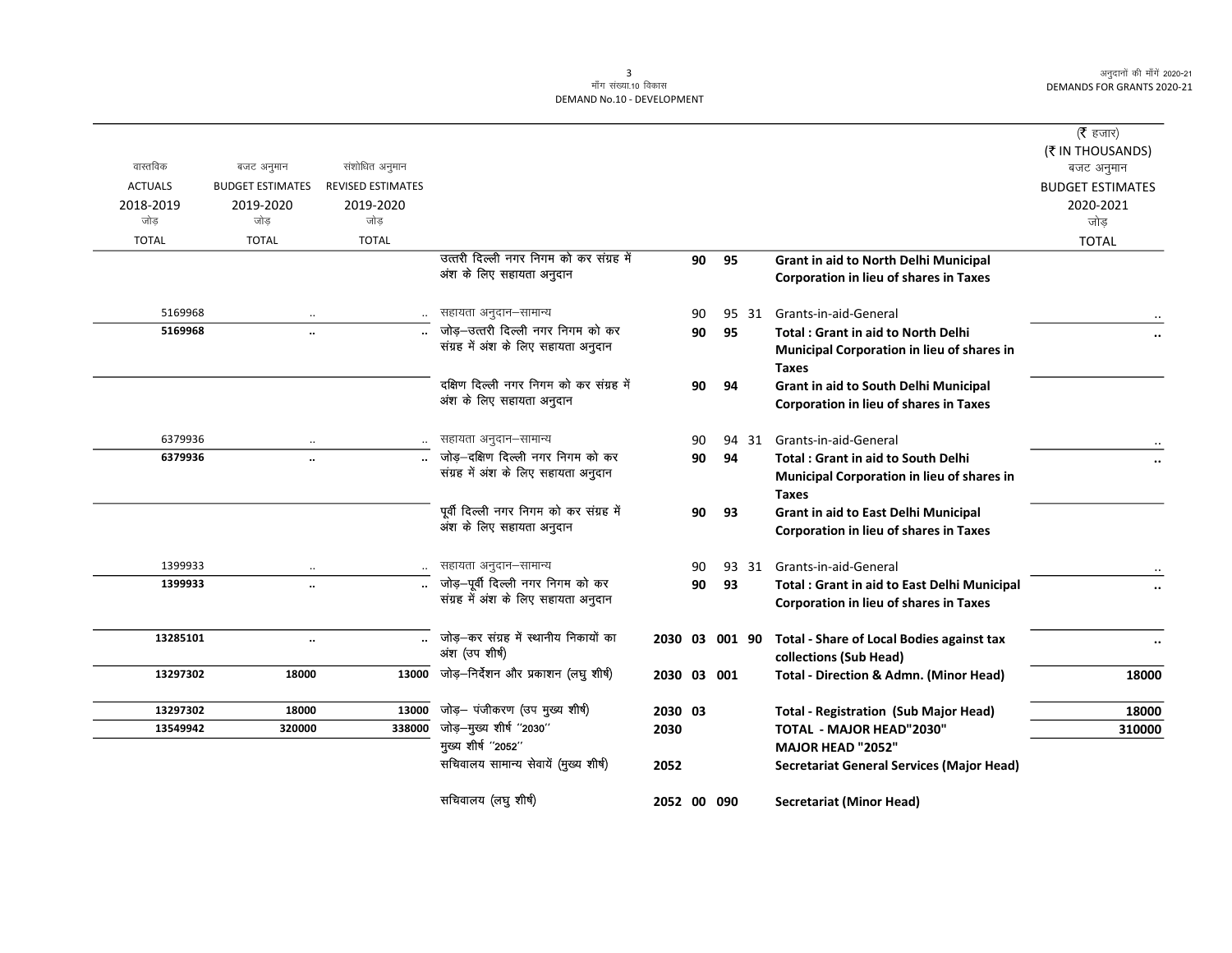|                |                         |                          |                                          |         |                |    |        |       |                                                     | ( $\bar{\tau}$ हजार)<br>(₹ IN THOUSANDS) |
|----------------|-------------------------|--------------------------|------------------------------------------|---------|----------------|----|--------|-------|-----------------------------------------------------|------------------------------------------|
| वास्तविक       | बजट अनुमान              | संशोधित अनुमान           |                                          |         |                |    |        |       |                                                     | बजट अनुमान                               |
| <b>ACTUALS</b> | <b>BUDGET ESTIMATES</b> | <b>REVISED ESTIMATES</b> |                                          |         |                |    |        |       |                                                     | <b>BUDGET ESTIMATES</b>                  |
| 2018-2019      | 2019-2020               | 2019-2020                |                                          |         |                |    |        |       |                                                     | 2020-2021                                |
| जोड            | जोड                     | जोड                      |                                          |         |                |    |        |       |                                                     | जोड़                                     |
| <b>TOTAL</b>   | <b>TOTAL</b>            | <b>TOTAL</b>             |                                          |         |                |    |        |       |                                                     | <b>TOTAL</b>                             |
|                |                         |                          | दिल्ली बक्फ बोर्ड को सहायता अनुदान       |         | 2052 00 090 48 |    |        |       | <b>Grant-in-aid to Delhi Wakf Board (Sub</b>        |                                          |
|                |                         |                          | (उप शीर्ष)                               |         |                |    |        |       | Head)                                               |                                          |
| 750            | 3000                    | 3000                     | सहायता अनुदान–सामान्य                    |         |                | 48 | 00     |       | 31 Grants-in-aid-General                            | 3000                                     |
| 87819          | 370000                  | 300000                   | सहायता अनुदान–वेतन                       |         |                | 48 | $00\,$ | 36    | Grants-in-aid-Salaries                              | 370000                                   |
| 88569          | 373000                  | 303000                   | जोड़-दिल्ली बक्फ बोर्ड को सहायता         |         | 2052 00        |    | 090 48 |       | <b>Total - Grant-in-aid to Delhi Wakf Board</b>     | 373000                                   |
|                |                         |                          | अनुदान (उप शीर्ष)                        |         |                |    |        |       | (Sub Head)                                          |                                          |
| 88569          | 373000                  | 303000                   | जोड़-सचिवालय (लघु शीर्ष)                 |         | 2052 00 090    |    |        |       | <b>Total - Secretariat (Minor Head)</b>             | 373000                                   |
| 88569          | 373000                  | 303000                   | जोड़-मुख्य शीर्ष "2052"                  |         | 2052           |    |        |       | <b>TOTAL - MAJOR HEAD"2052"</b>                     | 373000                                   |
|                |                         |                          | मुख्य शीर्ष "2053"                       |         |                |    |        |       | <b>MAJOR HEAD "2053"</b>                            |                                          |
|                |                         |                          | जिला प्रशासन (मुख्य शीर्ष)               |         | 2053           |    |        |       | <b>District Administration (Major Head)</b>         |                                          |
|                |                         |                          | जिला स्थापना (लघु शीर्ष)                 |         | 2053 00        |    | 093    |       | <b>District Establishment (Minor Head)</b>          |                                          |
|                |                         |                          | राजस्व सचिव (उप शीर्ष)                   |         | 2053 00        |    | 093 95 |       | <b>Secretary Revenue (Sub Head)</b>                 |                                          |
| 94951          | 120000                  | 110000                   | वेतन                                     |         |                | 95 |        | 00 01 | Salaries                                            | 140000                                   |
| 701            | 3000                    | 1000                     | मजदूरी                                   |         |                | 95 |        | 00 02 | Wages                                               | 1000                                     |
| 22             | 200                     | 50                       | समयोपरि भत्ता                            |         |                | 95 |        | 00 03 | O.T.A.                                              | 120                                      |
| 5227           | 5800                    | 4800                     | चिकित्सा उपचार                           |         |                | 95 |        | 00 06 | <b>Medical Treatment</b>                            | 5750                                     |
| 205            | 950                     | 1350                     | घरेल यात्रा व्यय                         |         |                | 95 |        | 00 11 | <b>Domestic Travel Expenses</b>                     | 1000                                     |
| $\ddotsc$      | 254                     | 265                      | विदेश यात्रा व्यय                        |         |                | 95 |        |       | 00 12 Foreign Travel Expenses                       | 254                                      |
|                |                         |                          | कार्यालय व्यय                            |         |                | 95 |        | 00 13 | <b>Office Expenses</b>                              |                                          |
| 162688         | 220000                  | 110000                   |                                          | स्वीकृत |                |    |        |       | Voted                                               | 240000                                   |
| $\ldots$       | 600                     | 600                      |                                          | भारित   |                |    |        |       | Charged                                             | 600                                      |
|                |                         |                          | सूचना तकनीक                              |         |                | 95 | 99     |       | <b>Information Technology</b>                       |                                          |
| 24544          | 50000                   | 113800                   | कार्यालय व्यय                            |         |                | 95 |        | 99 13 | Office Expenses                                     | 50000                                    |
| 288338         | 400804                  | 341865                   | जोड़–राजस्व सचिव (उप शीर्ष)              |         |                |    |        |       | 2053 00 093 95 Total - Secretary Revenue (Sub Head) | 438724                                   |
| 288338         | 400204                  | 341265                   |                                          | स्वीकृत |                |    |        |       | Voted                                               | 438124                                   |
| $\ddotsc$      | 600                     | 600                      |                                          | भारित   |                |    |        |       | Charged                                             | 600                                      |
|                |                         |                          | मुख्यमंत्री तीर्थ यात्रा (उप शीर्ष)      |         | 2053 00 093 83 |    |        |       | Mukhyamantari Teerth Yatra (Sub Head)               |                                          |
| 814500         | 815000                  | 60000                    | अन्य प्रभार                              |         |                | 83 |        | 00 50 | <b>Other Charges</b>                                | 1000000                                  |
| 814500         | 815000                  | 60000                    | जोड़—मुख्यमंत्री तीर्थ यात्रा (उप शीर्ष) |         | 2053 00 093 83 |    |        |       | Total - Mukhyamantari Teerth Yatra (Sub<br>Head)    | 1000000                                  |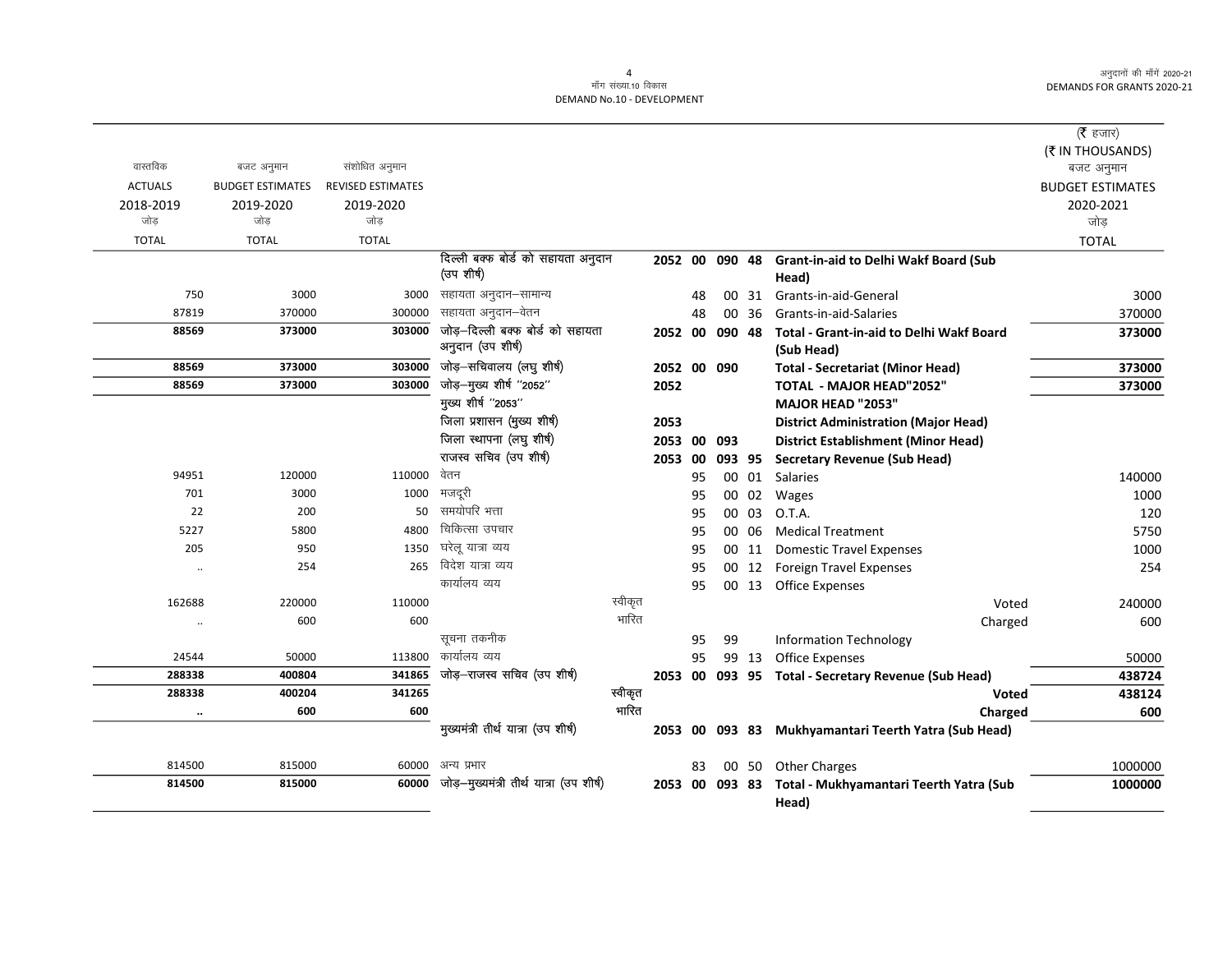$\overline{\phantom{0}}$ 

|                |                         |                          |                                          |                |    |        |       |                                                       | (रै हजार)                      |
|----------------|-------------------------|--------------------------|------------------------------------------|----------------|----|--------|-------|-------------------------------------------------------|--------------------------------|
| वास्तविक       | बजट अनुमान              | संशोधित अनुमान           |                                          |                |    |        |       |                                                       | (₹ IN THOUSANDS)<br>बजट अनुमान |
| <b>ACTUALS</b> | <b>BUDGET ESTIMATES</b> | <b>REVISED ESTIMATES</b> |                                          |                |    |        |       |                                                       | <b>BUDGET ESTIMATES</b>        |
| 2018-2019      | 2019-2020               | 2019-2020                |                                          |                |    |        |       |                                                       | 2020-2021                      |
| जोड            | जोड                     | जोड                      |                                          |                |    |        |       |                                                       | जोड़                           |
| <b>TOTAL</b>   | <b>TOTAL</b>            | <b>TOTAL</b>             |                                          |                |    |        |       |                                                       | <b>TOTAL</b>                   |
|                |                         |                          | विभिन्न धार्मिक गतिविधियों के लिए सेवाएं | 2053 00        |    | 093 82 |       | <b>Services for Various Religious Activities</b>      |                                |
|                |                         |                          | (उप शीर्ष)                               |                |    |        |       | (Sub Head)                                            |                                |
| 325375         | 500000                  | 900000                   | अन्य प्रभार                              |                | 82 |        |       | 00 50 Other Charges                                   | 550000                         |
| 325375         | 500000                  | 900000                   | जोड़–विभिन्न धार्मिक गतिविधियों के लिए   |                |    |        |       | 2053 00 093 82 Total - Services for Various Religious | 550000                         |
|                |                         |                          | सेवाएं (उप शीर्ष)                        |                |    |        |       | <b>Activities (Sub Head)</b>                          |                                |
|                |                         |                          | ई-जिला पोर्टल (उप शीर्ष)                 | 2053 00        |    |        |       | 093 81 e-District Portal (Sub Head)                   |                                |
|                |                         |                          | सूचना तकनीक                              |                | 81 | 99     |       | <b>Information Technology</b>                         |                                |
| $\cdot$        |                         |                          | मजदूरी                                   |                | 81 |        | 99 02 | Wages                                                 | 3000                           |
|                | $\ddotsc$               |                          | कार्यालय व्यय                            |                | 81 |        | 99 13 | <b>Office Expenses</b>                                | 8000                           |
| $\cdot\cdot$   | $\cdot$ .               |                          | व्यावसायिक सेवायें                       |                | 81 |        | 99 28 | <b>Professional Services</b>                          | 4000                           |
| $\ddotsc$      | $\ddot{\phantom{a}}$    |                          | जोड़-ई-जिला पोर्टल (उप शीर्ष)            | 2053 00        |    |        |       | 093 81 Total - e-District Portal (Sub Head)           | 15000                          |
|                |                         |                          | दिल्ली दर्शन योजना (उप शीर्ष)            | 2053 00        |    | 093 80 |       | Delhi Darshan Yojana (Sub Head)                       |                                |
| $\ldots$       | $\ddotsc$               | $\ddotsc$                | अन्य प्रभार                              |                | 80 |        | 00 50 | <b>Other Charges</b>                                  | 100000                         |
| $\ddotsc$      | $\ddot{\phantom{a}}$    |                          | जोड़-दिल्ली दर्शन योजना (उप शीर्ष)       | 2053 00        |    | 093 80 |       | Total - Delhi Darshan Yojana (Sub Head)               | 100000                         |
| 1428213        | 1715804                 | 1301865                  | जोड़-जिला स्थापना (लघु शीर्ष)            | 2053 00 093    |    |        |       | <b>Total - District Establishment (Minor Head)</b>    | 2103724                        |
| 1428213        | 1715204                 | 1301265                  | स्वीकृत                                  |                |    |        |       | Voted                                                 | 2103124                        |
| $\ddotsc$      | 600                     | 600                      | भारित                                    |                |    |        |       | Charged                                               | 600                            |
|                |                         |                          | अन्य स्थापना (लघु शीर्ष)                 | 2053 00 094    |    |        |       | <b>Other Establishment (Minor Head)</b>               |                                |
|                |                         |                          | भूमि अधिग्रहण स्थापना (उप शीर्ष)         | 2053 00 094 98 |    |        |       | Land Acquisition Establishment (Sub Head)             |                                |
|                |                         |                          | राजस्व सचिव                              |                | 98 | 87     |       | <b>Secretary Revenue</b>                              |                                |
| 99             | 700                     | 500                      | व्यावसायिक सेवायें                       |                | 98 |        | 87 28 | <b>Professional Services</b>                          | 700                            |
| 99             | 700                     | 500                      | जोड़-भूमि अधिग्रहण स्थापना (उप शीर्ष)    | 2053 00        |    | 094 98 |       | <b>Total - Land Acquisition Establishment</b>         | 700                            |
|                |                         |                          |                                          |                |    |        |       | (Sub Head)                                            |                                |
| 99             | 700                     | 500                      | जोड़–अन्य स्थापना (लघु शीर्ष)            | 2053 00 094    |    |        |       | <b>Total - Other Establishment (Minor Head)</b>       | 700                            |
|                |                         |                          | अन्य व्यय (लघु शीर्ष)                    | 2053           | 00 | 800    |       | <b>Other Expenditure (Minor Head)</b>                 |                                |
|                |                         |                          | राजस्व सचिव (उप शीर्ष)                   | 2053 00        |    | 800 92 |       | <b>Secretary Revenue (Sub Head)</b>                   |                                |
|                |                         |                          | वक्फ संपत्ति का सर्वेक्षण                |                | 92 | 98     |       | <b>Survey of WAKF properties</b>                      |                                |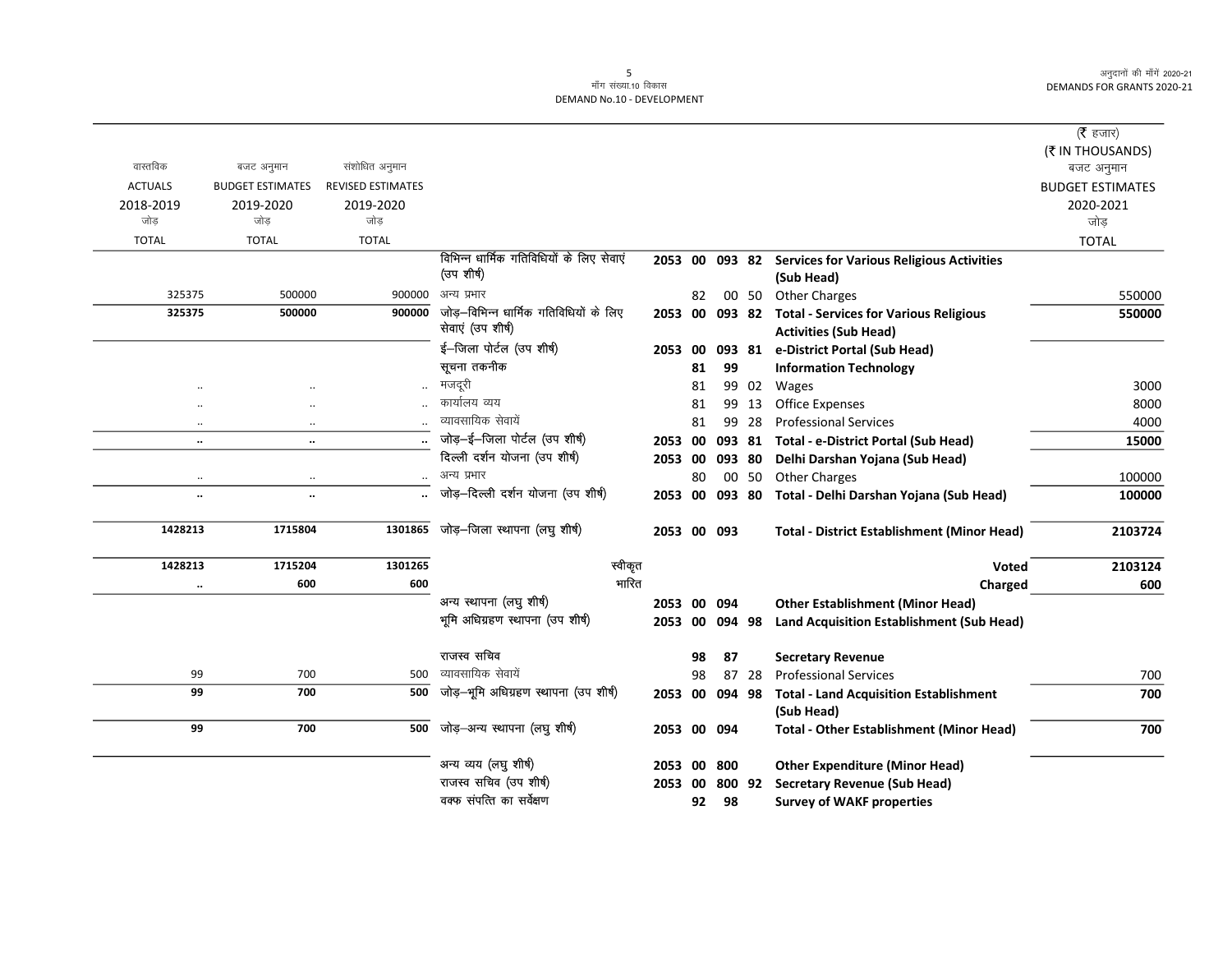$\overline{\phantom{0}}$ 

|                      |                         |                          |                                               |                |    |        |       |                                                  | ( <b>रै</b> हजार)       |
|----------------------|-------------------------|--------------------------|-----------------------------------------------|----------------|----|--------|-------|--------------------------------------------------|-------------------------|
|                      |                         |                          |                                               |                |    |        |       |                                                  | (₹ IN THOUSANDS)        |
| वास्तविक             | बजट अनुमान              | संशोधित अनुमान           |                                               |                |    |        |       |                                                  | बजट अनुमान              |
| <b>ACTUALS</b>       | <b>BUDGET ESTIMATES</b> | <b>REVISED ESTIMATES</b> |                                               |                |    |        |       |                                                  | <b>BUDGET ESTIMATES</b> |
| 2018-2019            | 2019-2020               | 2019-2020                |                                               |                |    |        |       |                                                  | 2020-2021               |
| जोड                  | जोड                     | जोड                      |                                               |                |    |        |       |                                                  | जोड                     |
| <b>TOTAL</b>         | <b>TOTAL</b>            | <b>TOTAL</b>             |                                               |                |    |        |       |                                                  | <b>TOTAL</b>            |
| $\ldots$             | 1000                    | 1000                     | अन्य प्रभार                                   |                | 92 |        | 98 50 | <b>Other Charges</b>                             | 2700                    |
| $\ldots$             | 1000                    | 1000                     | जोड़— वक्फ संपत्ति का सर्वेक्षण               |                | 92 | 98     |       | <b>Total - Survey of WAKF properties</b>         | 2700                    |
|                      |                         |                          | दिल्ली ई जिला कार्यान्वयन सोसाइटी को          |                | 92 | 94     |       | <b>Grant-in-aid to Delhi e-district</b>          |                         |
|                      |                         |                          | सहायता अनुदान - ई जिला परियोजना               |                |    |        |       | <b>Implementation Society-e.District Project</b> |                         |
| $\ldots$             | 15000                   |                          | सहायता अनुदान–सामान्य                         |                | 92 |        | 94 31 | Grants-in-aid-General                            | 15000                   |
| $\ddot{\phantom{0}}$ | 15000                   |                          | जोड़- दिल्ली ई जिला कार्यान्वयन               |                | 92 | 94     |       | Total - Grant-in-aid to Delhi e-district         | 15000                   |
|                      |                         |                          | सोसाइटी को सहायता अनुदान - ई जिला<br>परियोजना |                |    |        |       | <b>Implementation Society-e.District Project</b> |                         |
| $\ddotsc$            | 16000                   | 1000                     | जोड़-राजस्व सचिव (उप शीर्ष)                   | 2053 00 800 92 |    |        |       | <b>Total - Secretary Revenue (Sub Head)</b>      | 17700                   |
| $\ldots$             | 16000                   | 1000                     | जोड़-अन्य व्यय (लघु शीर्ष)                    | 2053 00 800    |    |        |       | <b>Total - Other Expenditure (Minor Head)</b>    | 17700                   |
| 1428312              | 1732504                 | 1303365                  | जोड़-मुख्य शीर्ष "2053"                       | 2053           |    |        |       | <b>TOTAL - MAJOR HEAD"2053"</b>                  | 2122124                 |
| 1428312              | 1731904                 | 1302765                  | स्वीकृत                                       |                |    |        |       | <b>Voted</b>                                     | 2121524                 |
| $\ldots$             | 600                     | 600                      | भारित                                         |                |    |        |       | Charged                                          | 600                     |
|                      |                         |                          | मुख्य शीर्ष "2054"                            |                |    |        |       | <b>MAJOR HEAD "2054"</b>                         |                         |
|                      |                         |                          | राजकोष और लेखा प्रशासन (मुख्य शीर्ष)          | 2054           |    |        |       | <b>Treasury and Accounts Administration</b>      |                         |
|                      |                         |                          |                                               |                |    |        |       | (Major Head)                                     |                         |
|                      |                         |                          | राजकोष स्थापना (लघु शीर्ष)                    | 2054 00        |    | 097    |       | <b>Treasury Estt. (Minor Head)</b>               |                         |
|                      |                         |                          | राजस्व सचिव (उप शीर्ष)                        | 2054 00        |    | 097 99 |       | <b>Secretary Revenue (Sub Head)</b>              |                         |
| 799                  | 1200                    | 600                      | वेतन                                          |                | 99 |        | 00 01 | <b>Salaries</b>                                  | 1200                    |
| $\ldots$             | 250                     | 50                       | चिकित्सा उपचार                                |                | 99 |        | 00 06 | <b>Medical Treatment</b>                         | 100                     |
| 799                  | 1450                    | 650                      | जोड़-राजस्व सचिव (उप शीर्ष)                   | 2054 00        |    | 097 99 |       | <b>Total - Secretary Revenue (Sub Head)</b>      | 1300                    |
| 799                  | 1450                    | 650                      | जोड़-राजकोष स्थापना (लघु शीर्ष)               | 2054 00 097    |    |        |       | <b>Total - Treasury Estt. (Minor Head)</b>       | 1300                    |
| 799                  | 1450                    | 650                      | जोड़-मुख्य शीर्ष "2054"                       | 2054           |    |        |       | <b>TOTAL - MAJOR HEAD"2054"</b>                  | 1300                    |
|                      |                         |                          | मुख्य शीर्ष "2070"                            |                |    |        |       | <b>MAJOR HEAD "2070"</b>                         |                         |
|                      |                         |                          | अन्य प्रशासनिक सेवाएं (मुख्य शीर्ष)           | 2070           |    |        |       | <b>Other Administrative Services (Major</b>      |                         |
|                      |                         |                          |                                               |                |    |        |       | Head)                                            |                         |
|                      |                         |                          | प्रशिक्षण (लघुशीर्ष)                          | 2070 00 003    |    |        |       | <b>Training (Minor Head)</b>                     |                         |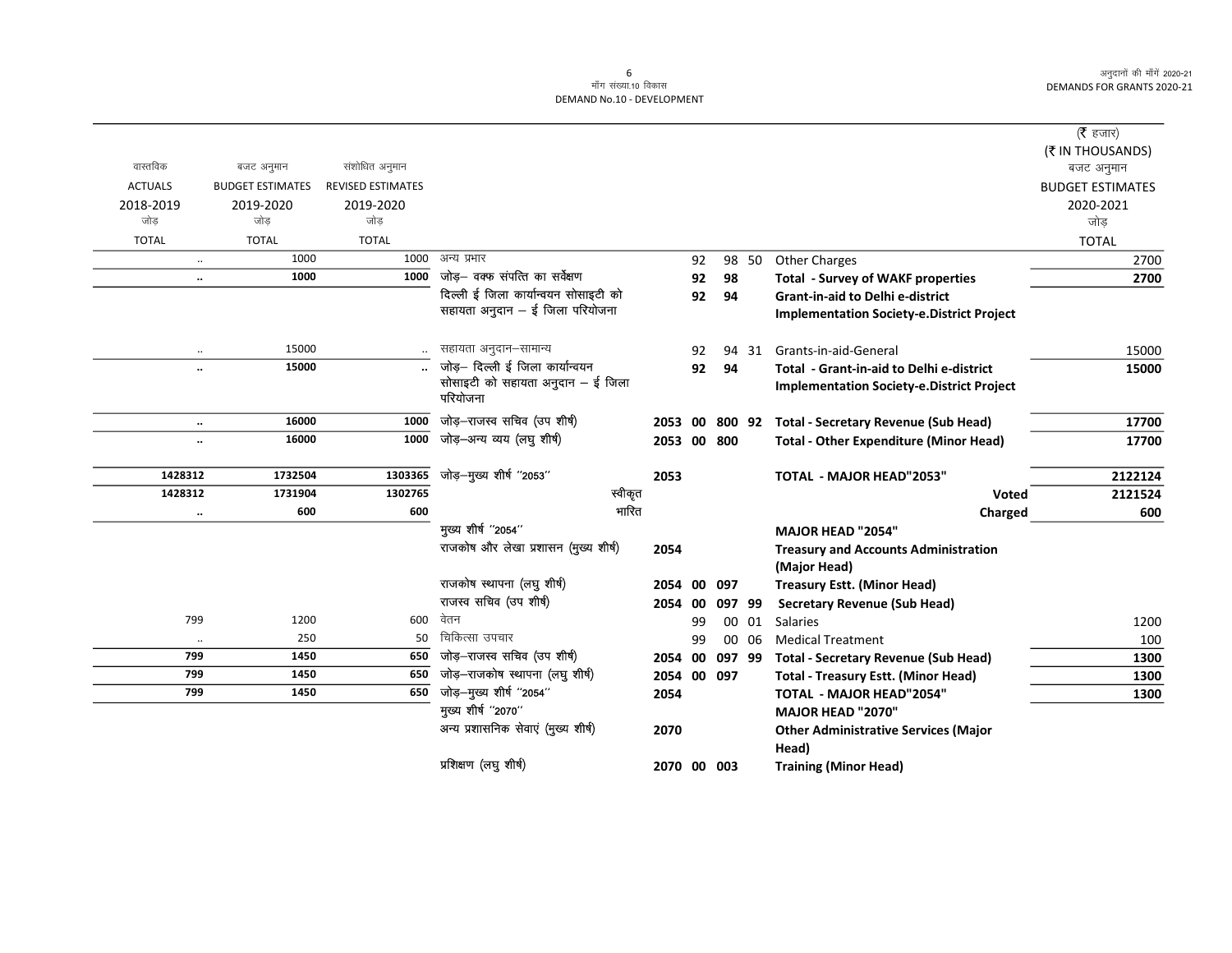|                      |                         |                          |                                         |                |    |        |        |                                                 | ( $\bar{\tau}$ हजार)    |
|----------------------|-------------------------|--------------------------|-----------------------------------------|----------------|----|--------|--------|-------------------------------------------------|-------------------------|
|                      |                         |                          |                                         |                |    |        |        |                                                 | (₹ IN THOUSANDS)        |
| वास्तविक             | बजट अनुमान              | संशोधित अनुमान           |                                         |                |    |        |        |                                                 | बजट अनुमान              |
| <b>ACTUALS</b>       | <b>BUDGET ESTIMATES</b> | <b>REVISED ESTIMATES</b> |                                         |                |    |        |        |                                                 | <b>BUDGET ESTIMATES</b> |
| 2018-2019            | 2019-2020               | 2019-2020                |                                         |                |    |        |        |                                                 | 2020-2021               |
| जोड                  | जोड                     | जोड                      |                                         |                |    |        |        |                                                 | जोड                     |
| <b>TOTAL</b>         | <b>TOTAL</b>            | <b>TOTAL</b>             |                                         |                |    |        |        |                                                 | <b>TOTAL</b>            |
|                      |                         |                          | दिल्ली के स्थायी निवासी एनडीए कैडेटों   | 2070 00 003 85 |    |        |        | Training Grant to NDA Cadets who are            |                         |
|                      |                         |                          | को प्रशिक्षण अनुदान (उप शीर्ष)          |                |    |        |        | permanent resident of Delhi (Sub Head)          |                         |
|                      |                         |                          |                                         |                |    |        |        |                                                 |                         |
|                      | 5000                    | 655                      | अन्य प्रभार                             |                | 85 |        | 00 50  | <b>Other Charges</b>                            | 1500                    |
|                      | 5000                    | 655                      | जोड़— दिल्ली के स्थायी निवासी एनडीए     | 2070 00 003 85 |    |        |        | <b>Total - Training Grant to NDA Cadets who</b> | 1500                    |
|                      |                         |                          | कैडेटों को प्रशिक्षण अनुदान (उप शीर्ष)  |                |    |        |        | are permanent resident of Delhi (Sub            |                         |
|                      |                         |                          |                                         |                |    |        |        | Head)                                           |                         |
| $\ldots$             | 5000                    | 655                      | जोड़- प्रशिक्षण (लघु शीर्ष)             | 2070 00        |    | 003    |        | <b>Total - Training (Minor Head)</b>            | 1500                    |
|                      |                         |                          | अन्य व्यय (लघु शीर्ष)                   | 2070           | 00 | 800    |        | <b>Other Expenditure (Minor Head)</b>           |                         |
|                      |                         |                          | नागरिक सुरक्षा (उप शीर्ष)               | 2070           | 00 |        | 800 64 | <b>Civil Defence (Sub Head)</b>                 |                         |
|                      |                         |                          | निर्देशन और प्रकाशन                     |                | 64 | 97     |        | <b>Direction &amp; Admn.</b>                    |                         |
| 29250                | 40000                   | 32000                    | वेतन                                    |                | 64 |        | 97 01  | Salaries                                        | 40000                   |
| 59405                | 80000                   | 70000                    | मजदूरी                                  |                | 64 |        | 97 02  | Wages                                           | 90000                   |
| 634                  | 2400                    | 1000                     | चिकित्सा उपचार                          |                | 64 |        | 97 06  | <b>Medical Treatment</b>                        | 2400                    |
| 241                  | 800                     | 100                      | घरेलु यात्रा व्यय                       |                | 64 |        | 97 11  | <b>Domestic Travel Expenses</b>                 | 800                     |
| 5675                 | 7200                    | 9700                     | कार्यालय व्यय                           |                | 64 |        | 97 13  | Office Expenses                                 | 7200                    |
| $\ddot{\phantom{0}}$ | 2000                    | 200                      | विज्ञापन एवं प्रचार                     |                | 64 |        | 97 26  | Advertisement & Publicity                       | 2000                    |
| 13                   | 200                     | 200                      | व्यावसायिक सेवायें                      |                | 64 |        | 97 28  | <b>Professional Services</b>                    | 200                     |
| 24030                | 40000                   | 10000                    | अन्य प्रभार                             |                | 64 |        | 97 50  | <b>Other Charges</b>                            | 40000                   |
| 119248               | 172600                  | 123200                   | जोड़—निर्देशन और प्रकाशन                |                | 64 | 97     |        | <b>Total - Direction &amp; Administration</b>   | 182600                  |
|                      |                         |                          | नागरिक सुरक्षा का पूनर्गठन (सी.एस.एस)   |                | 64 | 98     |        | <b>Revemping of Civil Defence (CSS)</b>         |                         |
| $\ldots$             | 5000                    | 5000                     | अन्य प्रशासनिक व्यय                     |                | 64 |        | 98 20  | <b>Other Administrative Expenses</b>            | 6000                    |
| $\ldots$             | 5000                    | 5000                     | जोड़—नागरिक सुरक्षा का पूनर्गठन (सी.एस. |                | 64 | 98     |        | <b>Total - Revemping of Civil Defence (CSS)</b> | 6000                    |
|                      |                         |                          | एस)                                     |                |    |        |        |                                                 |                         |
| 119248               | 177600                  | 128200                   | जोड़—नागरिक सुरक्षा (उप शीर्ष)          | 2070           | 00 | 800 64 |        | <b>Total - Civil Defence (Sub Head)</b>         | 188600                  |
| 119248               | 177600                  | 128200                   | जोड़-अन्य व्यय (लघु शीर्ष)              | 2070 00 800    |    |        |        | <b>Total - Other Expenditure (Minor Head)</b>   | 188600                  |
| 119248               | 182600                  | 128855                   | जोड़-मुख्य शीर्ष "2070"                 | 2070           |    |        |        | <b>TOTAL - MAJOR HEAD"2070"</b>                 | 190100                  |
|                      |                         |                          | मुख्य शीर्ष "2075"                      |                |    |        |        | <b>MAJOR HEAD "2075"</b>                        |                         |
|                      |                         |                          | विविध सामान्य सेवायें (मुख्य शीर्ष)     | 2075           |    |        |        | Misc. General Services (Major Head)             |                         |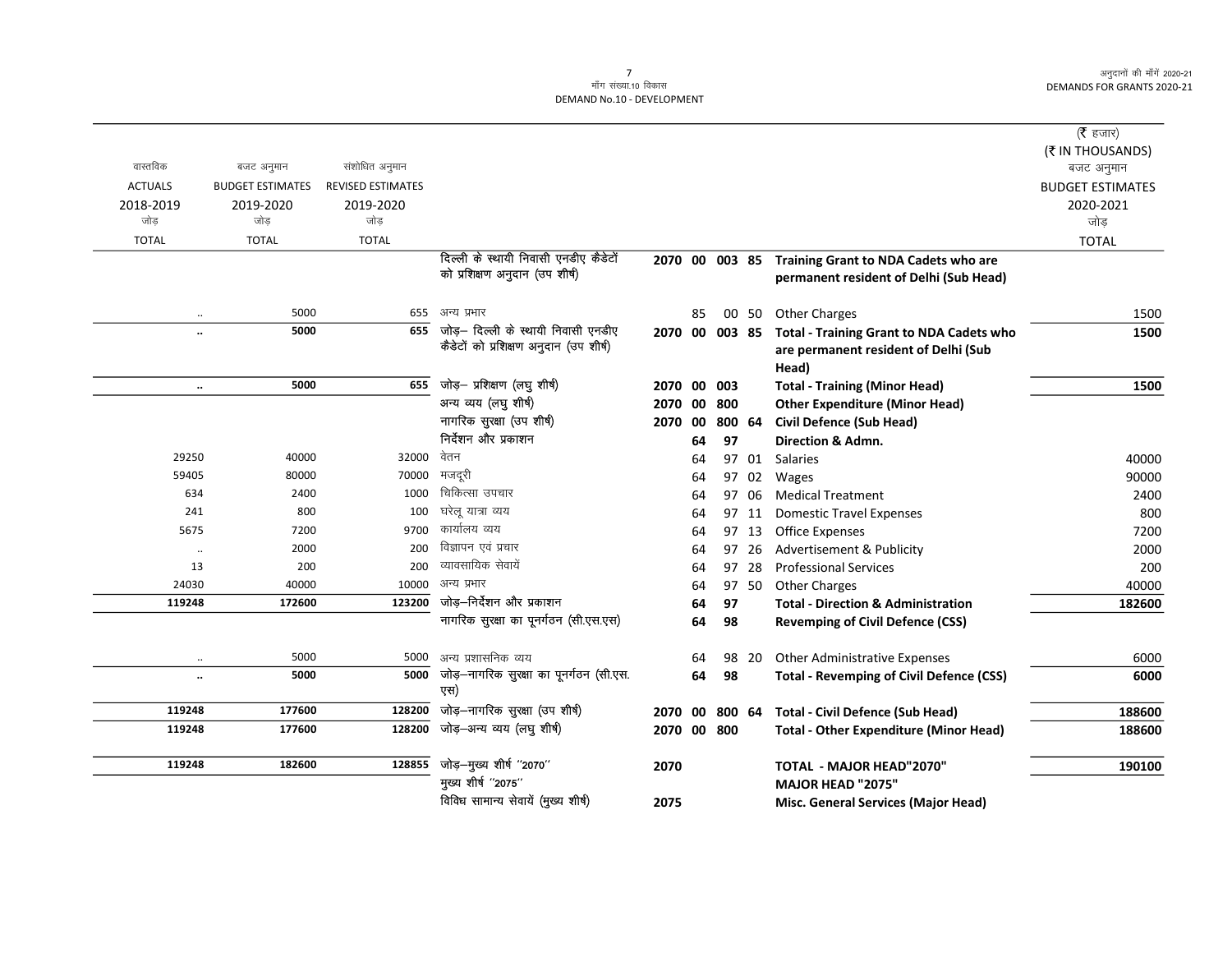|                |                         |                          |                                                   |                |    |       |                                                      | ( <b>रै</b> हजार)       |
|----------------|-------------------------|--------------------------|---------------------------------------------------|----------------|----|-------|------------------------------------------------------|-------------------------|
|                |                         |                          |                                                   |                |    |       |                                                      | (₹ IN THOUSANDS)        |
| वास्तविक       | बजट अनुमान              | संशोधित अनुमान           |                                                   |                |    |       |                                                      | बजट अनुमान              |
| <b>ACTUALS</b> | <b>BUDGET ESTIMATES</b> | <b>REVISED ESTIMATES</b> |                                                   |                |    |       |                                                      | <b>BUDGET ESTIMATES</b> |
| 2018-2019      | 2019-2020               | 2019-2020                |                                                   |                |    |       |                                                      | 2020-2021               |
| जोड़           | जोड                     | जोड                      |                                                   |                |    |       |                                                      | जोड                     |
| <b>TOTAL</b>   | <b>TOTAL</b>            | <b>TOTAL</b>             |                                                   |                |    |       |                                                      | <b>TOTAL</b>            |
|                |                         |                          | विशिष्ट सेवाओं के लिए पेंशन तथा पुरस्कार          | 2075 00 104    |    |       | Pension & Awards in consideration of                 |                         |
|                |                         |                          | (लघु शीर्ष)                                       |                |    |       | <b>Distinguished Services (Minor Head)</b>           |                         |
|                |                         |                          | राजस्व सचिव (उप शीर्ष)                            |                |    |       | 2075 00 104 98 Secretary Revenue (Sub Head)          |                         |
| 9395           | 15000                   | 8500                     | अन्य प्रभार                                       |                | 98 | 00 50 | <b>Other Charges</b>                                 | 15000                   |
| 9395           | 15000                   | 8500                     | जोड़-राजस्व सचिव (उप शीर्ष)                       | 2075 00 104 98 |    |       | <b>Total - Secretary Revenue (Sub Head)</b>          | 15000                   |
| 9395           | 15000                   | 8500                     | जोड़-विशिष्ट सेवाओं के लिए पेंशन तथा              | 2075 00 104    |    |       | <b>Total - Pension &amp; Awards in consideration</b> | 15000                   |
|                |                         |                          | पुरस्कार (लघु शीर्ष)                              |                |    |       | of Distinguished Services (Minor Head)               |                         |
|                |                         |                          |                                                   |                |    |       |                                                      |                         |
| 9395           | 15000                   | 8500                     | जोड़-मुख्य शीर्ष "2075"                           | 2075           |    |       | TOTAL - MAJOR HEAD"2075"                             | 15000                   |
|                |                         |                          | मुख्य शीर्ष "2225"                                |                |    |       | MAJOR HEAD "2225"                                    |                         |
|                |                         |                          | अ.जा. / अ.ज.जा. एवं पिछड़े वर्ग का                | 2225           |    |       | Welfare of S.C./S.T. & Backward Classes              |                         |
|                |                         |                          | कल्याण (मुख्य शीर्ष)                              |                |    |       | (Major Head)                                         |                         |
|                |                         |                          | अ.जा. का कल्याण (उप मुख्य शीर्ष)                  | 2225 01        |    |       | <b>Welfare of Scheduled Castes (Sub Major</b>        |                         |
|                |                         |                          |                                                   |                |    |       | Head)                                                |                         |
|                |                         |                          | अन्य व्यय (लघु शीर्ष)                             | 2225 01 800    |    |       | <b>Other Expenditure (Minor Head)</b>                |                         |
|                |                         |                          | अल्पसंख्यक बाहुल्य जिलों के लिए                   | 2225 01 800 65 |    |       | Multi-sectoral development programme                 |                         |
|                |                         |                          | बहु-क्षेत्रीय विकास कार्यक्रम (सी.एस.एस)          |                |    |       | for minority concentration districts (CSS)           |                         |
|                |                         |                          | (उप शीर्ष)                                        |                |    |       | (Sub Head)                                           |                         |
|                |                         |                          |                                                   |                |    |       |                                                      |                         |
|                | 110000                  |                          | लघु कार्य                                         |                | 65 | 00 27 | <b>Minor Works</b>                                   |                         |
|                | 110000                  |                          | जोड़-अल्पसंख्यक बाहुल्य जिलों के लिए              | 2225 01 800 65 |    |       | Total - Multi-sectoral development                   |                         |
|                |                         |                          | बहु-क्षेत्रीय विकास कार्यक्रम (सी.एस.एस)          |                |    |       | programme for minority concentration                 |                         |
|                |                         |                          | (उप शीर्ष)                                        |                |    |       | districts (CSS) (Sub Head)                           |                         |
|                |                         |                          |                                                   |                |    |       |                                                      |                         |
|                |                         |                          | अल्पसंख्यक बाहुल्य जिलों के लिए                   | 2225 01 800 64 |    |       | Multi-sectoral development programme                 |                         |
|                |                         |                          | बहु-क्षेत्रीय विकास कार्यक्रम (राज्य हिस्सा)      |                |    |       | for minority concentration districts-State           |                         |
|                |                         |                          | (उप शीर्ष)                                        |                |    |       | Govt. Share (Sub Head)                               |                         |
|                | 30000                   |                          |                                                   |                |    |       |                                                      |                         |
| 726<br>726     |                         | 1000                     | लघु कार्य<br>जोड़-अल्पसंख्यक बाहुल्य जिलों के लिए |                | 64 | 00 27 | <b>Minor Works</b>                                   |                         |
|                | 30000                   | 1000                     | बहु-क्षेत्रीय विकास कार्यकम (राज्य हिस्सा)        | 2225 01 800 64 |    |       | Total - Multi-sectoral development                   |                         |
|                |                         |                          | (उप शीर्ष)                                        |                |    |       | programme for minority concentration                 |                         |
|                |                         |                          |                                                   |                |    |       | districts-State Govt. Share (Sub Head)               |                         |
|                |                         |                          |                                                   |                |    |       |                                                      |                         |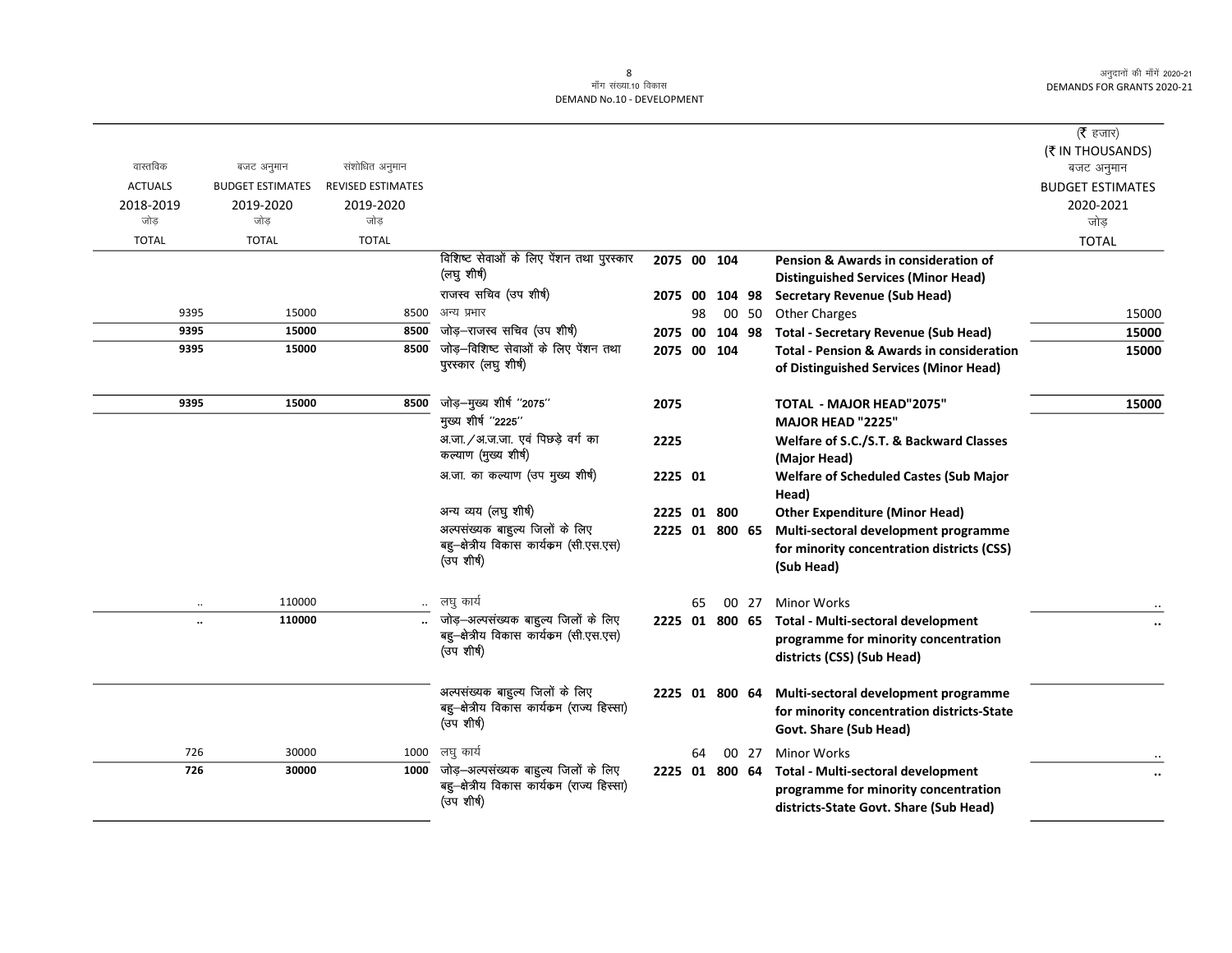| वास्तविक             | बजट अनुमान              | संशोधित अनुमान    |                                                                                               |                |    |       |                                                                                                      | ( $\bar{\tau}$ हजार)<br>(₹ IN THOUSANDS)<br>बजट अनुमान |
|----------------------|-------------------------|-------------------|-----------------------------------------------------------------------------------------------|----------------|----|-------|------------------------------------------------------------------------------------------------------|--------------------------------------------------------|
| <b>ACTUALS</b>       | <b>BUDGET ESTIMATES</b> | REVISED ESTIMATES |                                                                                               |                |    |       |                                                                                                      | <b>BUDGET ESTIMATES</b>                                |
| 2018-2019<br>जोड     | 2019-2020<br>जोड        | 2019-2020<br>जोड  |                                                                                               |                |    |       |                                                                                                      | 2020-2021<br>जोड़                                      |
| <b>TOTAL</b>         | <b>TOTAL</b>            | <b>TOTAL</b>      |                                                                                               |                |    |       |                                                                                                      | <b>TOTAL</b>                                           |
| 726                  | 140000                  | 1000              | जोड़–अन्य व्यय (लघु शीर्ष)                                                                    | 2225 01 800    |    |       | <b>Total - Other Expenditure (Minor Head)</b>                                                        |                                                        |
| 726                  | 140000                  | 1000              | जोड़—अ.जा. का कल्याण (उप मुख्य शीर्ष)                                                         | 2225 01        |    |       | <b>Total - Welfare of Scheduled Castes (Sub</b><br>Major Head)                                       |                                                        |
|                      |                         |                   | पिछडे. वर्गों का कल्याण (उप मुख्य शीर्ष)                                                      | 2225 03        |    |       | <b>Welfare of Backward Classes (Sub Major</b><br>Head)                                               |                                                        |
|                      |                         |                   | शिक्षा (लघु शीर्ष)                                                                            | 2225 03 277    |    |       | <b>Education (Minor Head)</b>                                                                        |                                                        |
|                      |                         |                   | अल्पसंख्यक छात्रों के लिए मैदिक उपरांत<br>छात्रवृति योजना (सी.एस.एस.) (उप शीर्ष)              | 2225 03 277 78 |    |       | Post-Metric scholarship scheme for<br>minority students (CSS) (Sub Head)                             |                                                        |
|                      | 200                     |                   | छात्रवृति एवं वजीफा                                                                           |                | 78 | 00 34 | Scholarship & Stipend                                                                                |                                                        |
| $\ddot{\phantom{a}}$ | 200                     |                   | जोड़-अल्पसंख्यक छात्रों के लिए मैदिक<br>उपरांत छात्रवृति योजना (सी.एस.एस.) (उप<br>शीर्ष)      |                |    |       | 2225 03 277 78 Total - Post-Metric scholarship scheme for<br>minority students (CSS) (Sub Head)      |                                                        |
|                      |                         |                   | अल्पसंख्यक छात्रों के लिए मैदिक पूर्व<br>छात्रवृति योजना (सी.एस.एस.) (उप शीर्ष)               |                |    |       | 2225 03 277 77 Pre-Metric scholarship scheme for<br>minority students (CSS) (Sub Head)               |                                                        |
|                      | 60000                   | 65000             | छात्रवृति एवं वजीफा                                                                           |                | 77 |       | 00 34 Scholarship & Stipend                                                                          | 65000                                                  |
| $\ddot{\phantom{a}}$ | 60000                   | 65000             | जोड़-अल्पसंख्यक छात्रों के लिए मैदिक पूर्व<br>छात्रवृति योजना (सी.एस.एस.) (उप शीर्ष)          |                |    |       | 2225 03 277 77 Total - Pre-Metric scholarship scheme for<br>minority students (CSS) (Sub Head)       | 65000                                                  |
|                      |                         |                   | अल्पसंख्यक छात्रों के लिए योग्यता एवं<br>साधन आधारित छात्रवृति (सी.एस.एस.) (उप<br>शीर्ष)      |                |    |       | 2225 03 277 76 Merit cum Means based scholarship<br>scheme for minority students (CSS) (Sub<br>Head) |                                                        |
|                      | 700                     | 400               | छात्रवृति एवं वजीफा                                                                           |                | 76 | 00 34 | Scholarship & Stipend                                                                                | 400                                                    |
| $\ddot{\phantom{a}}$ | 700                     | 400               | जोड़-अल्पसंख्यक छात्रों के लिए योग्यता<br>एवं साधन आधारित छात्रवृति (सी.एस.एस.)<br>(उप शीर्ष) | 2225 03 277 76 |    |       | Total - Merit cum Means based<br>scholarship scheme for minority students<br>(CSS) (Sub Head)        | 400                                                    |
| $\ddot{\phantom{a}}$ | 60900                   | 65400             | जोड़-शिक्षा (लघु शीर्ष)                                                                       | 2225 03 277    |    |       | <b>Total - Education (Minor Head)</b>                                                                | 65400                                                  |
| $\ddot{\phantom{a}}$ | 60900                   | 65400             | जोड़-पिछडे. वर्गों का कल्याण (उप मुख्य<br>शीर्ष)                                              | 2225 03        |    |       | <b>Total - Welfare of Backward Classes (Sub</b><br>Major Head)                                       | 65400                                                  |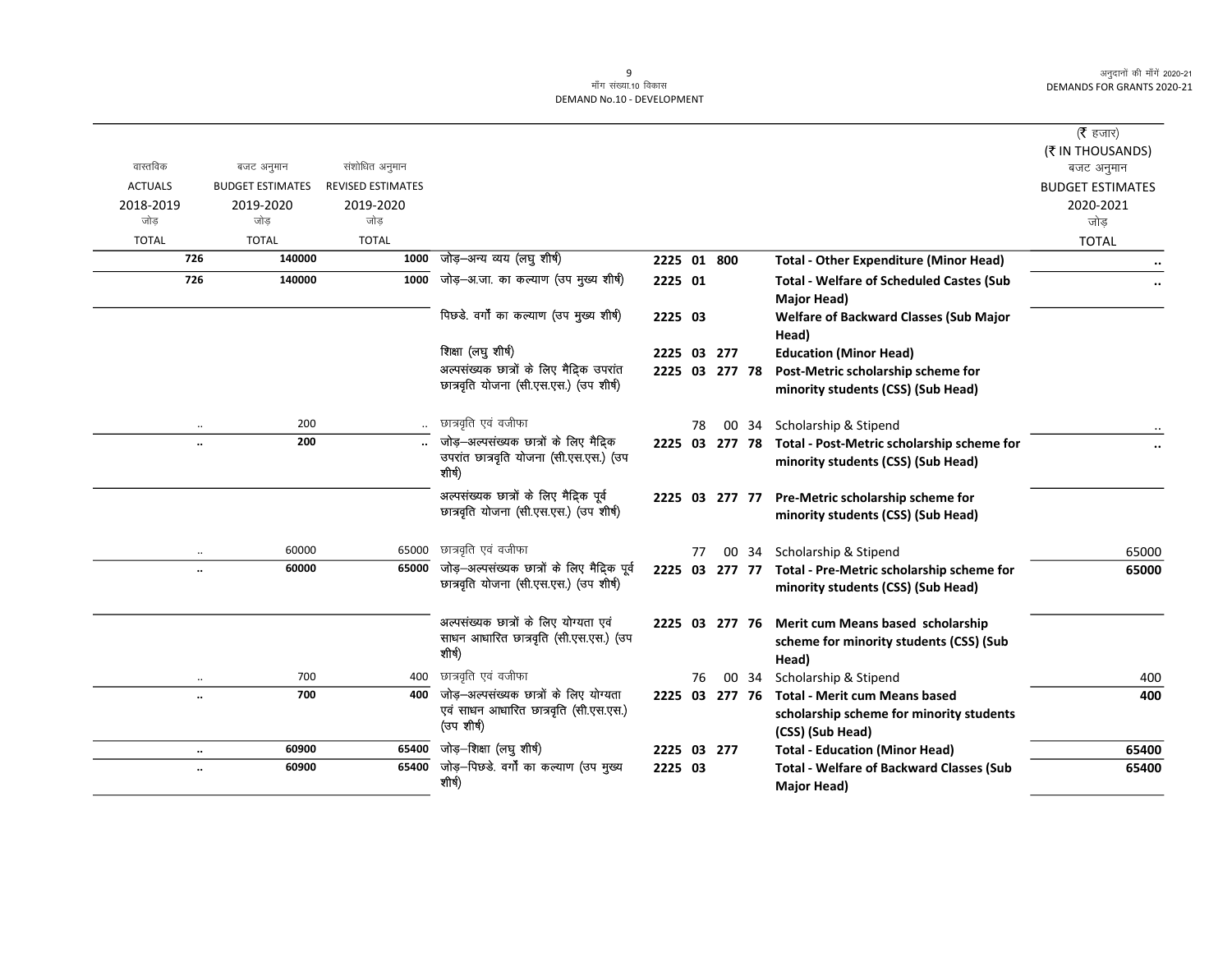| वास्तविक             |                                       | संशोधित अनुमान           |                                                                |                |    |        |       |                                                                              | ( <b>रै</b> हजार)<br>(₹ IN THOUSANDS) |
|----------------------|---------------------------------------|--------------------------|----------------------------------------------------------------|----------------|----|--------|-------|------------------------------------------------------------------------------|---------------------------------------|
| <b>ACTUALS</b>       | बजट अनुमान<br><b>BUDGET ESTIMATES</b> | <b>REVISED ESTIMATES</b> |                                                                |                |    |        |       |                                                                              | बजट अनुमान                            |
| 2018-2019            | 2019-2020                             | 2019-2020                |                                                                |                |    |        |       |                                                                              | <b>BUDGET ESTIMATES</b><br>2020-2021  |
| जोड़                 | जोड                                   | जोड़                     |                                                                |                |    |        |       |                                                                              | जोड                                   |
| <b>TOTAL</b>         | <b>TOTAL</b>                          | <b>TOTAL</b>             |                                                                |                |    |        |       |                                                                              | <b>TOTAL</b>                          |
|                      |                                       |                          | अल्पसख्यको का कल्याण (उप मुख्य शीर्ष)                          | 2225 04        |    |        |       | <b>Welfare of Minorities (Sub Major Head)</b>                                |                                       |
|                      |                                       |                          | निर्देशन एवं प्रशासन (लघु शीर्ष)                               | 2225 04 001    |    |        |       | Direction & Admn. (Minor Head)                                               |                                       |
|                      |                                       |                          | दिल्ली अल्पसख्यक आयोग को सहायता<br>अनुदान (उप शीर्ष)           | 2225 04 001 98 |    |        |       | <b>Grant-in-aid to Delhi Minority Commission</b><br>(Sub Head)               |                                       |
| $\ddot{\phantom{a}}$ | 15000                                 | 15000                    | सहायता अनुदान–सामान्य                                          |                | 98 |        |       | 00 31 Grants-in-aid-General                                                  | 20000                                 |
|                      | 15000<br>$\ldots$                     | 15000                    | सहायता अनुदान–वेतन                                             |                | 98 |        | 00 36 | Grants-in-aid-Salaries                                                       | 19000                                 |
| $\ddotsc$            | 30000                                 | 30000                    | जोड़- दिल्ली अल्पसख्यक आयोग को<br>सहायता अनुदान (उप शीर्ष)     | 2225 04        |    | 001 98 |       | <b>Total: Grant-in-aid to Delhi Minority</b><br><b>Commission (Sub Head)</b> | 39000                                 |
|                      | 30000<br>$\ddotsc$                    | 30000                    | जोड़- निर्देशन एवं प्रशासन (लघु शीर्ष)                         | 2225 04 001    |    |        |       | <b>Total - Direction &amp; Admn. (Minor Head)</b>                            | 39000                                 |
|                      |                                       |                          | आर्थिक विकास (लघु शीर्ष)                                       | 2225 04 102    |    |        |       | <b>Economic Development (Minor Head)</b>                                     |                                       |
|                      |                                       |                          | प्रधानमंत्री जन विकास कार्यक्रम (सी.एस.<br>एस) (उप शीर्ष)      | 2225 04 102 99 |    |        |       | Pradhanmantri Jan Vikas Karyakaram<br>(CSS) (Sub Head)                       |                                       |
| $\ddot{\phantom{a}}$ | $\cdot$ .                             |                          | अन्य प्रभार                                                    |                | 99 |        | 00 50 | <b>Other Charges</b>                                                         | 285000                                |
| $\ddotsc$            | $\ddotsc$                             |                          | जोड़-प्रधानमंत्री जन विकास कार्यक्रम (सी.<br>एस.एस) (उप शीर्ष) | 2225 04 102 99 |    |        |       | Total - Pradhanmantri Jan Vikas<br>Karyakaram (CSS) (Sub Head)               | 285000                                |
|                      |                                       |                          | प्रधानमंत्री जन विकास कार्यक्रम (राज्य अंश)<br>(उप शीर्ष)      | 2225 04 102 98 |    |        |       | Pradhanmantri Jan Vikas Karyakaram<br>(State Share) (Sub Head)               |                                       |
|                      |                                       |                          | अन्य प्रभार                                                    |                | 98 |        | 00 50 | <b>Other Charges</b>                                                         | 15000                                 |
| $\ddotsc$            | $\ddotsc$                             |                          | जोड़-प्रधानमंत्री जन विकास कार्यक्रम<br>(राज्य अंश) (उप शीर्ष) | 2225 04 102 98 |    |        |       | Total - Pradhanmantri Jan Vikas<br>Karyakaram (State Share) (Sub Head)       | 15000                                 |
| $\ddot{\phantom{a}}$ |                                       |                          | जोड़-आर्थिक विकास (लघु शीर्ष)                                  | 2225 04 102    |    |        |       | <b>Total - Economic Development (Minor</b><br>Head)                          | 300000                                |
| $\ddotsc$            | 30000                                 | 30000                    | जोड़-अल्पसख्यको का कल्याण (उप मुख्य<br>शीर्ष)                  | 2225 04        |    |        |       | <b>Total - Welfare of Minorities (Sub Major</b><br>Head)                     | 339000                                |
| 726                  | 230900                                | 96400                    | जोड़-मुख्य शीर्ष 2225"                                         | 2225           |    |        |       | <b>TOTAL - MAJOR HEAD"2225"</b>                                              | 404400                                |
|                      |                                       |                          | मुख्य शीर्ष "2235"                                             |                |    |        |       | <b>MAJOR HEAD "2235"</b>                                                     |                                       |
|                      |                                       |                          | सामाजिक सुरक्षा एव कल्याण (मुख्य शीर्ष)                        | 2235           |    |        |       | <b>Social Security &amp; Welfare (Major Head)</b>                            |                                       |
|                      |                                       |                          | पुर्नवास (उप मुख्य शीर्ष)                                      | 2235 01        |    |        |       | <b>Rehabilitation (Sub Major Head)</b>                                       |                                       |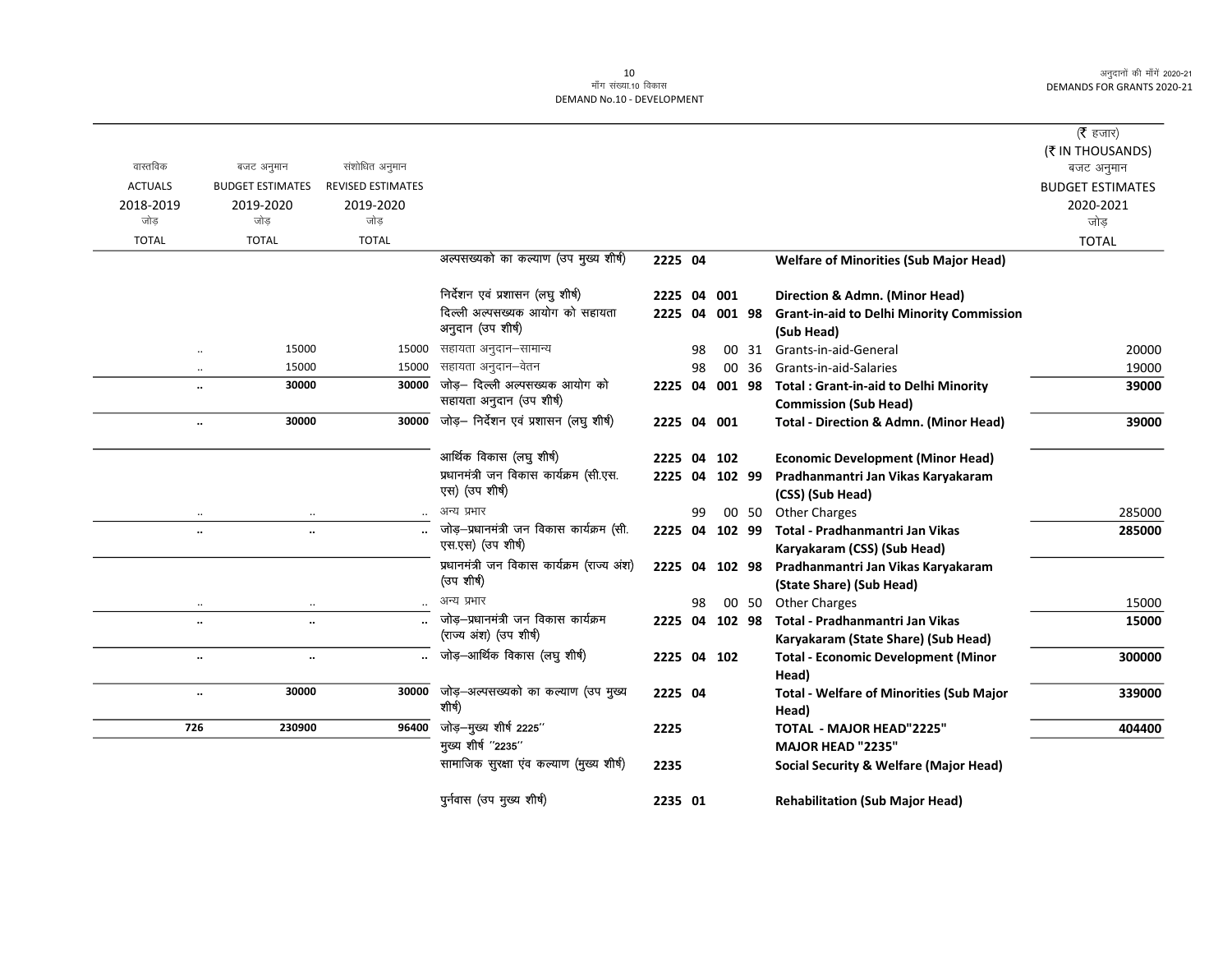### 11 ek¡x l a[;k-10 fodkl DEMAND No.10 - DEVELOPMENT

|                      |                         |                   |                                                     |             |    |    |        |                                                     | ( $\bar{\tau}$ हजार)    |
|----------------------|-------------------------|-------------------|-----------------------------------------------------|-------------|----|----|--------|-----------------------------------------------------|-------------------------|
|                      |                         |                   |                                                     |             |    |    |        |                                                     | (₹ IN THOUSANDS)        |
| वास्तविक             | बजट अनुमान              | संशोधित अनुमान    |                                                     |             |    |    |        |                                                     | बजट अनुमान              |
| <b>ACTUALS</b>       | <b>BUDGET ESTIMATES</b> | REVISED ESTIMATES |                                                     |             |    |    |        |                                                     | <b>BUDGET ESTIMATES</b> |
| 2018-2019            | 2019-2020               | 2019-2020         |                                                     |             |    |    |        |                                                     | 2020-2021               |
| जोड                  | जोड                     | जोड               |                                                     |             |    |    |        |                                                     | जोड                     |
| <b>TOTAL</b>         | <b>TOTAL</b>            | <b>TOTAL</b>      |                                                     |             |    |    |        |                                                     | <b>TOTAL</b>            |
|                      |                         |                   | अन्य राहत उपाय (लघु शीर्ष)                          | 2235 01 200 |    |    |        | <b>Other Relief Measures (Minor Head)</b>           |                         |
|                      |                         |                   | राजस्व सचिव (उप शीर्ष)                              | 2235 01     |    |    | 200 94 | <b>Secretary Revenue (Sub Head)</b>                 |                         |
| 3680                 | 5500                    | 4100              | वेतन                                                |             | 94 |    | 00 01  | Salaries                                            | 5500                    |
| 48                   | 500                     | 50                | चिकित्सा उपचार                                      |             | 94 |    | 00 06  | <b>Medical Treatment</b>                            | 350                     |
|                      |                         |                   | 1984 के दंगों के शिकार लोगों के संबंध में<br>भुगतान |             | 94 | 98 |        | Payments in respect of 1984 riots victims           |                         |
|                      |                         |                   | अन्य प्रभार                                         |             | 94 |    | 98 50  | <b>Other Charges</b>                                |                         |
| 20334                | 100000                  | 1000              | स्वीकृत                                             |             |    |    |        | Voted                                               | 60000                   |
|                      | 200                     | 200               | भारित                                               |             |    |    |        | Charged                                             | 200                     |
|                      |                         |                   | 1984 के दंगों के पीड़ितों के संबंध में              |             | 94 | 97 |        | Ex-gratia payments in respect of 1984 riots         |                         |
|                      |                         |                   | अनुग्रह भुगतान                                      |             |    |    |        | victims                                             |                         |
| $\ddotsc$            | $\cdot\cdot$            |                   | अन्य प्रभार                                         |             | 94 |    | 97 50  | <b>Other Charges</b>                                | 15000                   |
| $\ddot{\phantom{0}}$ | $\ddot{\phantom{a}}$    |                   | जोड़-1984 के दंगों के पीड़ितों के संबंध में         |             | 94 | 97 |        | Total - Ex-gratia payments in respect of            | 15000                   |
|                      |                         |                   | अनुग्रह भुगतान                                      |             |    |    |        | 1984 riots victims                                  |                         |
| 24062                | 106200                  | 5350              | जोड़-राजस्व सचिव (उप शीर्ष)                         |             |    |    |        | 2235 01 200 94 Total - Secretary Revenue (Sub Head) | 81050                   |
| 24062                | 106000                  | 5150              | स्वीकृत                                             |             |    |    |        | Voted                                               | 80850                   |
|                      | 200                     | 200               | भारित                                               |             |    |    |        | Charged                                             | 200                     |
|                      |                         |                   | राज्य सैनिक बोर्ड (उप शीर्ष)                        | 2235 01     |    |    |        | 200 84 Rajya Sainik Board (Sub Head)                |                         |
| $\ddotsc$            | 7000                    | 4500              | वेतन                                                |             | 84 |    | 00 01  | <b>Salaries</b>                                     | 7000                    |
| 5766                 | 2000                    | 2900              | मजदूरी                                              |             | 84 |    | 00 02  | Wages                                               | 3500                    |
| 365                  | $\cdot$                 |                   | समयोपरि भत्ता                                       |             | 84 |    | 00 03  | O.T.A.                                              | $\ddot{\phantom{a}}$    |
|                      | 200                     | 200               | चिकित्सा उपचार                                      |             | 84 |    | 00 06  | <b>Medical Treatment</b>                            | 300                     |
| 149                  | 2000                    | 3800              | कार्यालय व्यय                                       |             | 84 |    | 00 13  | <b>Office Expenses</b>                              | 12100                   |
| 2493                 | $\ldots$                | 4000              | किराया, महसूल व कर                                  |             | 84 | 00 | 14     | Rents, Rates and Taxes                              | 4000                    |
| $\ldots$             | $\cdot\cdot$            | $\ldots$          | लघु कार्य                                           |             | 84 |    | 00 27  | <b>Minor Works</b>                                  | 4100                    |
| 8773                 | 11200                   | 15400             | जोड़-राज्य सैनिक बोर्ड (उप शीर्ष)                   | 2235 01     |    |    |        | 200 84 Total - Rajya Sainik Board (Sub Head)        | 31000                   |
|                      |                         |                   | जम्मू एवं कश्मीर के विस्थापितों के संबंध में        |             |    |    |        | 2235 01 200 81 Payment of Monthly Ad-hoc relief in  |                         |
|                      |                         |                   | मासिक तदर्थ राहत का भुगतान (उप शीर्ष)               |             |    |    |        | respect of J&K Migrants (Sub Head)                  |                         |
| 295978               | 400000                  |                   | 275000 अन्य प्रभार                                  |             | 81 |    |        | 00 50 Other Charges                                 | 300000                  |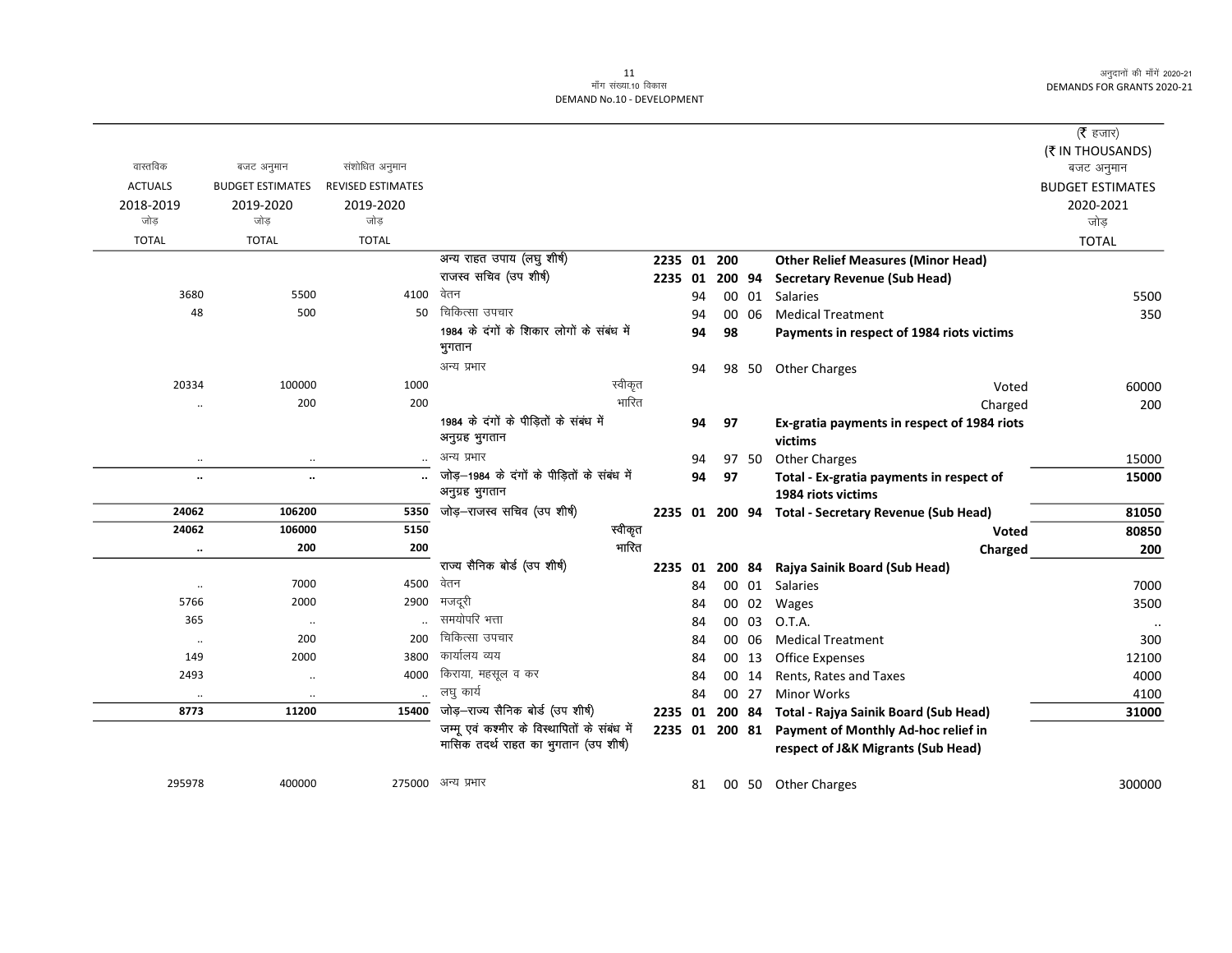|                |                         |                          |                                                                                 |                |    |        |       |                                                           | (रै हजार)               |
|----------------|-------------------------|--------------------------|---------------------------------------------------------------------------------|----------------|----|--------|-------|-----------------------------------------------------------|-------------------------|
|                |                         |                          |                                                                                 |                |    |        |       |                                                           | (₹ IN THOUSANDS)        |
| वास्तविक       | बजट अनुमान              | संशोधित अनुमान           |                                                                                 |                |    |        |       |                                                           | बजट अनुमान              |
| <b>ACTUALS</b> | <b>BUDGET ESTIMATES</b> | <b>REVISED ESTIMATES</b> |                                                                                 |                |    |        |       |                                                           | <b>BUDGET ESTIMATES</b> |
| 2018-2019      | 2019-2020               | 2019-2020                |                                                                                 |                |    |        |       |                                                           | 2020-2021               |
| जोड            | जोड                     | जोड                      |                                                                                 |                |    |        |       |                                                           | जोड                     |
| <b>TOTAL</b>   | <b>TOTAL</b>            | <b>TOTAL</b>             |                                                                                 |                |    |        |       |                                                           | <b>TOTAL</b>            |
| 295978         | 400000                  | 275000                   | जोड़—जम्मू एवं कश्मीर के विस्थापितों के<br>संबंध में मासिक तदर्थ राहत का भुगतान |                |    |        |       | 2235 01 200 81 Total - Payment of Monthly Ad-hoc relief   | 300000                  |
|                |                         |                          | (उप शीर्ष)                                                                      |                |    |        |       | in respect of J&K Migrants (Sub Head)                     |                         |
| 328813         | 517400                  | 295750                   | जोड़-अन्य राहत उपाय (लघु शीर्ष)                                                 | 2235 01 200    |    |        |       | <b>Total - Other Relief Measures (Minor Head)</b>         | 412050                  |
| 328813         | 517200                  | 295550                   | स्वीकृत                                                                         |                |    |        |       | <b>Voted</b>                                              | 411850                  |
| $\ddotsc$      | 200                     | 200                      | भारित                                                                           |                |    |        |       | Charged                                                   | 200                     |
|                |                         |                          | अन्य पुर्नवास योजनाएं (लघु शीर्ष)                                               | 2235 01 202    |    |        |       | <b>Other Rehabilitation Schemes (Minor</b><br>Head)       |                         |
|                |                         |                          | राजस्व सचिव (उप शीर्ष)                                                          | 2235           | 01 | 202 98 |       | <b>Secretary Revenue (Sub Head)</b>                       |                         |
|                |                         |                          | बंधुआ मजदूरों का पुर्नवास                                                       |                | 98 | 98     |       | <b>Rehabilitation of Bonded Labour</b>                    |                         |
| 7700           | 11000                   | 1000                     | अन्य प्रभार                                                                     |                | 98 |        | 98 50 | <b>Other Charges</b>                                      | 11000                   |
| 7700           | 11000                   | 1000                     | जोड़-राजस्व सचिव (उप शीर्ष)                                                     | 2235 01        |    | 202 98 |       | <b>Total - Secretary Revenue (Sub Head)</b>               | 11000                   |
| 7700           | 11000                   | 1000                     | जोड़-अन्य पुर्नवास योजनाएं (लघु शीर्ष)                                          | 2235 01 202    |    |        |       | <b>Total - Other Rehabilitation Schemes</b>               | 11000                   |
|                |                         |                          |                                                                                 |                |    |        |       | (Minor Head)                                              |                         |
| 336513         | 528400                  | 296750                   | जोड़-पुर्नवास (उप मुख्य शीर्ष)                                                  | 2235 01        |    |        |       | <b>Total - Rehabilitation (Sub Major Head)</b>            | 423050                  |
| 336513         | 528200                  | 296550                   | स्वीकृत                                                                         |                |    |        |       | <b>Voted</b>                                              | 422850                  |
| $\ddotsc$      | 200                     | 200                      | भारित                                                                           |                |    |        |       | Charged                                                   | 200                     |
|                |                         |                          | समाज कल्याण (उप मुख्य शीर्ष)                                                    | 2235 02        |    |        |       | Social Welfare (Sub Major Head)                           |                         |
|                |                         |                          | स्वैच्छिक संगठनों को सहायता (लघु शीर्ष)                                         | 2235 02 107    |    |        |       | <b>Assistance to Voluntary Organisation</b>               |                         |
|                |                         |                          |                                                                                 |                |    |        |       | (Minor Head)                                              |                         |
|                |                         |                          | दिल्ली हज समिति को सहायता अनुदान<br>(उप शीर्ष)                                  | 2235           | 02 | 107 94 |       | Grant-in-aid to Delhi Haj Committee (Sub                  |                         |
|                |                         |                          |                                                                                 |                |    |        |       | Head)                                                     |                         |
| 12000<br>12750 | 16000<br>17000          | 16000                    | सहायता अनुदान–सामान्य<br>सहायता अनुदान–वेतन                                     |                | 94 |        |       | 00 31 Grants-in-aid-General                               | 16000                   |
| 24750          | 33000                   | 11000<br>27000           | जोड़–दिल्ली हज समिति को सहायता                                                  | 2235 02 107 94 | 94 |        | 00 36 | Grants-in-aid-Salaries                                    | 12000<br>28000          |
|                |                         |                          | अनुदान (उप शीर्ष)                                                               |                |    |        |       | Total : Grant-in-aid to Delhi Haj Committee<br>(Sub Head) |                         |
|                |                         |                          | स्वराज अभियान को सहायता अनुदान (उप<br>शीर्ष)                                    |                |    |        |       | 2235 02 107 91 GIA to Mission Swaraj (Sub Head)           |                         |
| 7150           | 15000                   |                          | 10000 सहायता अनुदान–सामान्य                                                     |                | 91 |        |       | 00 31 Grants-in-aid-General                               | 15000                   |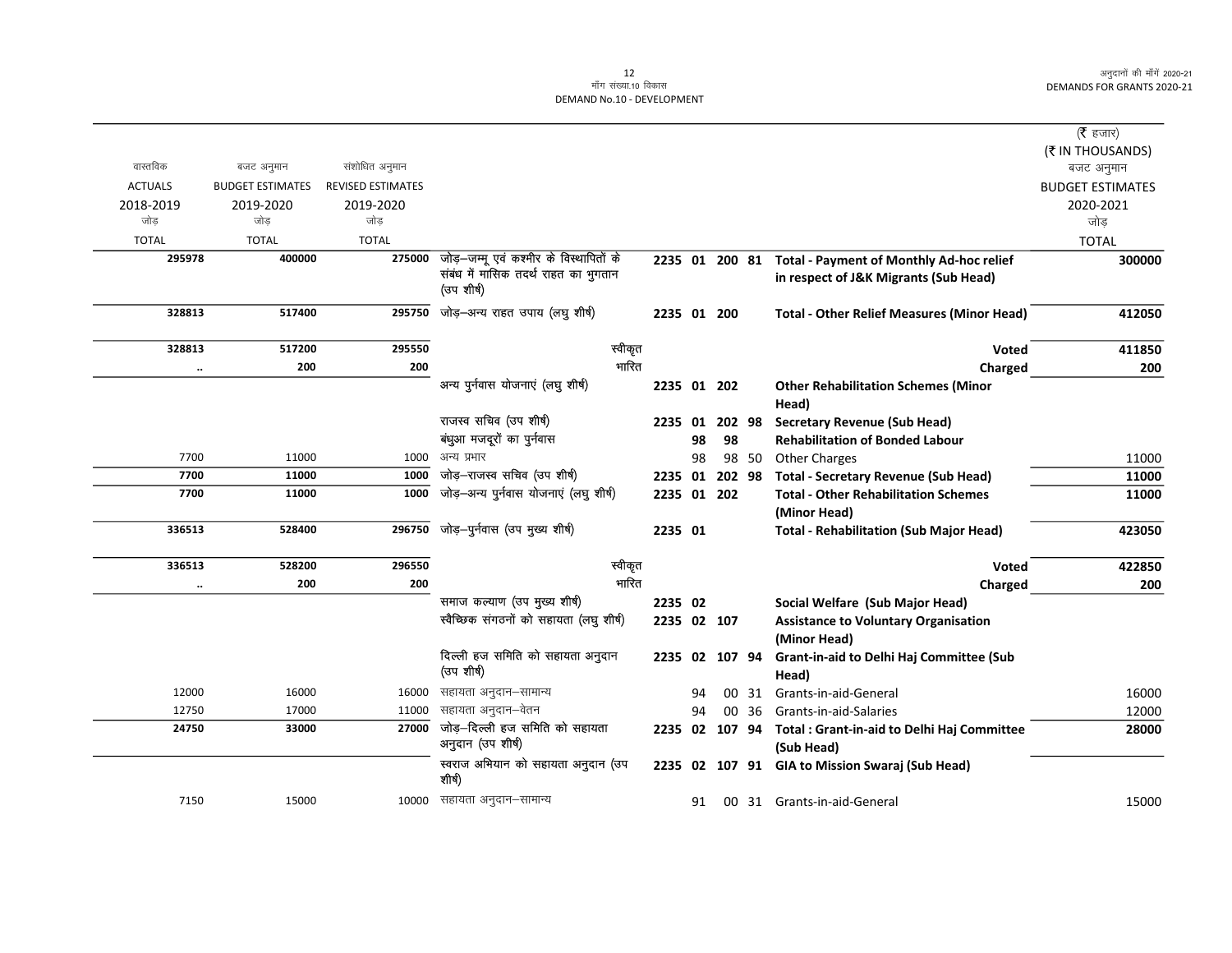|                  |                         |                          |                                                              |                |    |     |       |                                                         | (रै हजार)               |
|------------------|-------------------------|--------------------------|--------------------------------------------------------------|----------------|----|-----|-------|---------------------------------------------------------|-------------------------|
|                  |                         |                          |                                                              |                |    |     |       |                                                         | (₹ IN THOUSANDS)        |
| वास्तविक         | बजट अनुमान              | संशोधित अनुमान           |                                                              |                |    |     |       |                                                         | बजट अनुमान              |
| <b>ACTUALS</b>   | <b>BUDGET ESTIMATES</b> | <b>REVISED ESTIMATES</b> |                                                              |                |    |     |       |                                                         | <b>BUDGET ESTIMATES</b> |
| 2018-2019<br>जोड | 2019-2020<br>जोड        | 2019-2020<br>जोड         |                                                              |                |    |     |       |                                                         | 2020-2021               |
|                  |                         |                          |                                                              |                |    |     |       |                                                         | जोड़                    |
| <b>TOTAL</b>     | <b>TOTAL</b>            | <b>TOTAL</b>             |                                                              |                |    |     |       |                                                         | <b>TOTAL</b>            |
| 7150             | 15000                   | 10000                    | जोड़–स्वराज अभियान को सहायता अनुदान<br>(उप शीर्ष)            |                |    |     |       | 2235 02 107 91 Total : GIA to Mission Swaraj (Sub Head) | 15000                   |
| 31900            | 48000                   | 37000                    | जोड़–स्वैच्छिक संगठनों को सहायता (लघु                        | 2235 02 107    |    |     |       | <b>Total - Assistance to Voluntary</b>                  | 43000                   |
|                  |                         |                          | शीर्ष)                                                       |                |    |     |       | <b>Organisation (Minor Head)</b>                        |                         |
|                  |                         |                          | अन्य कार्यकम (लघु शीर्ष)                                     | 2235 02 200    |    |     |       | <b>Other Programmes (Minor Head)</b>                    |                         |
|                  |                         |                          | राजस्व सचिव (उप शीर्ष)                                       | 2235 02 200 90 |    |     |       | <b>Secretary Revenue (Sub Head)</b>                     |                         |
| 11314            | 15000                   | 9800                     | अन्य प्रभार                                                  |                | 90 |     | 00 50 | <b>Other Charges</b>                                    | 12000                   |
| 11314            | 15000                   | 9800                     | जोड़-राजस्व सचिव (उप शीर्ष)                                  | 2235 02 200 90 |    |     |       | <b>Total - Secretary Revenue (Sub Head)</b>             | 12000                   |
|                  |                         |                          | अल्पसंख्यकों के कल्याण हेतू वित्तिय                          | 2235 02 200 80 |    |     |       | Financial Assistance/ Scholarship and                   |                         |
|                  |                         |                          | सहायता /वजीफा तथा अन्य सामाजिक<br>सुरक्षा योजनाएँ (उप शीर्ष) |                |    |     |       | other social security scheme for welfare of             |                         |
|                  |                         |                          |                                                              |                |    |     |       | minorities (Sub Head)                                   |                         |
| 450              | 100000                  | $\ldots$                 | अन्य प्रभार                                                  |                | 80 |     | 00 50 | <b>Other Charges</b>                                    |                         |
| 450              | 100000                  |                          | जोड़-अल्पसंख्यकों के कल्याण हेतू वित्तिय                     | 2235 02 200 80 |    |     |       | <b>Total - Financial Assistance/ Scholarship</b>        |                         |
|                  |                         |                          | सहायता /वजीफा तथा अन्य सामाजिक                               |                |    |     |       | and other social security scheme for                    |                         |
|                  |                         |                          | सुरक्षा योजनाएँ (उप शीर्ष)                                   |                |    |     |       | welfare of minorities (Sub Head)                        |                         |
| 11764            | 115000                  | 9800                     | जोड़-अन्य कार्यकम (लघु शीर्ष)                                | 2235 02 200    |    |     |       | <b>Total - Other Programmes (Minor Head)</b>            | 12000                   |
| 43664            | 163000                  | 46800                    | जोड़-समाज कल्याण (उप मुख्य शीर्ष)                            | 2235 02        |    |     |       | <b>Total - Social Welfare (Sub Major Head)</b>          | 55000                   |
|                  |                         |                          | अन्य सामाजिक सुरक्षा एंव कल्याण कार्यक्रम                    | 2235 60        |    |     |       | <b>Other Social Security &amp; Welfare</b>              |                         |
|                  |                         |                          | (उप मुख्य शीर्ष)                                             |                |    |     |       | Programme (Sub Major Head)                              |                         |
|                  |                         |                          | अन्य कार्यकम (लघु शीर्ष)                                     | 2235 60        |    | 200 |       | <b>Other Programmes (Minor Head)</b>                    |                         |
|                  |                         |                          | नागरिक / पुलिस / अर्धसैनिक बल कर्मियों                       | 2235 60 200 63 |    |     |       | Monetary Benefits/Cash Grants to the                    |                         |
|                  |                         |                          | के लिए आर्थिक लाभ/नकद अनुदान (उप                             |                |    |     |       | Civilian/Police/Pare Military Personnel                 |                         |
|                  |                         |                          | शीर्ष)                                                       |                |    |     |       | (Sub Head)                                              |                         |
| 1000             | 5000                    | 5000                     | अन्य प्रभार                                                  |                | 63 |     | 00 50 | <b>Other Charges</b>                                    | 5000                    |
| 1000             | 5000                    | 5000                     | जोड़–नागरिक / पुलिस / अर्धसैनिक बल                           | 2235 60 200 63 |    |     |       | <b>Total - Monetary Benefits/Cash Grants to</b>         | 5000                    |
|                  |                         |                          | कर्मियों के लिए आर्थिक लाभ/नकद                               |                |    |     |       | the Civilian/Police/Pare Military Personnel             |                         |
|                  |                         |                          | अनुदान (उप शीर्ष)                                            |                |    |     |       | (Sub Head)                                              |                         |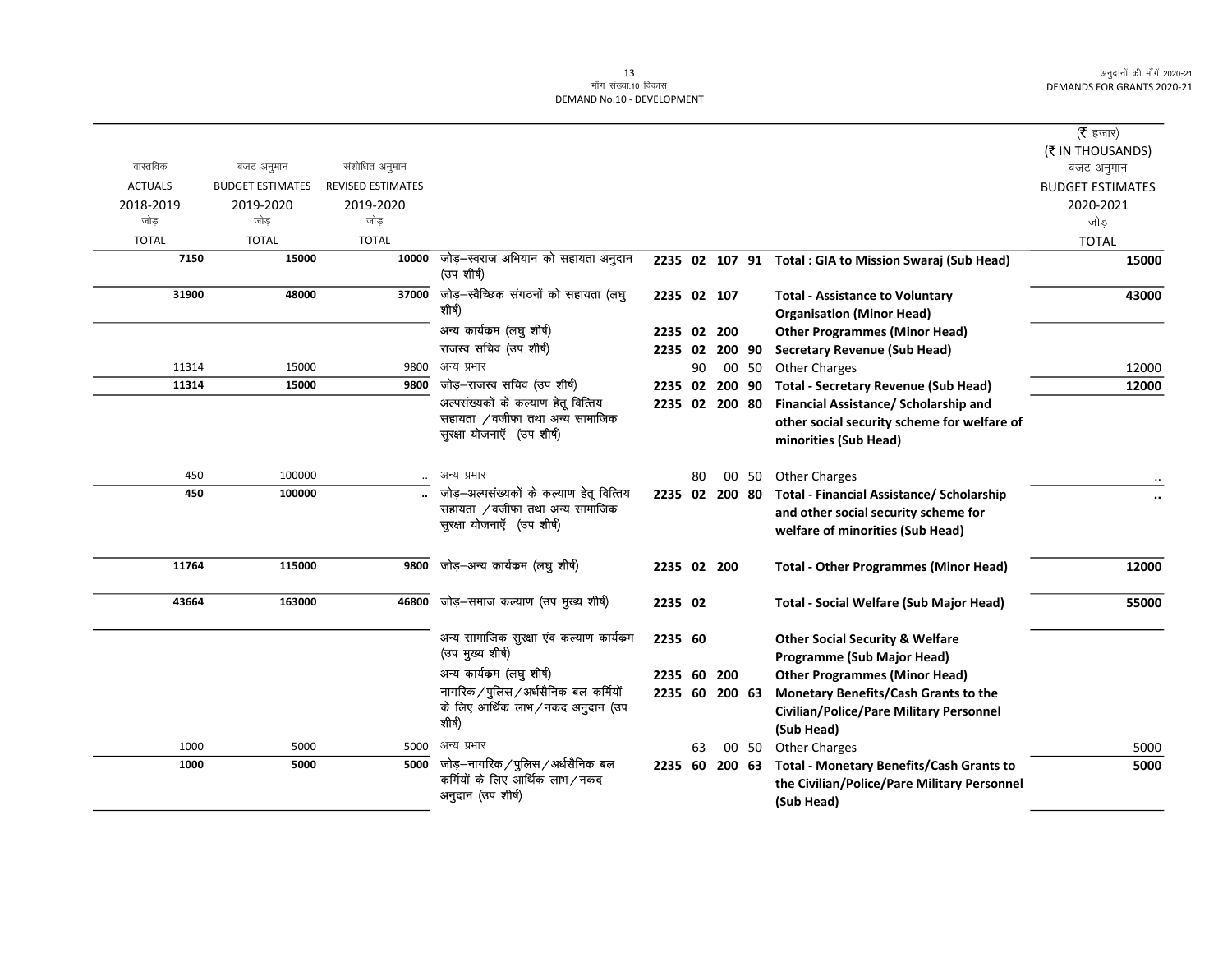|                      |                         |                          |                                                                                                                                              |                        |    |                |       |                                                                                                                                              | ( <b>रै</b> हजार)       |
|----------------------|-------------------------|--------------------------|----------------------------------------------------------------------------------------------------------------------------------------------|------------------------|----|----------------|-------|----------------------------------------------------------------------------------------------------------------------------------------------|-------------------------|
|                      |                         |                          |                                                                                                                                              |                        |    |                |       |                                                                                                                                              | (₹ IN THOUSANDS)        |
| वास्तविक             | बजट अनुमान              | संशोधित अनुमान           |                                                                                                                                              |                        |    |                |       |                                                                                                                                              | बजट अनुमान              |
| <b>ACTUALS</b>       | <b>BUDGET ESTIMATES</b> | <b>REVISED ESTIMATES</b> |                                                                                                                                              |                        |    |                |       |                                                                                                                                              | <b>BUDGET ESTIMATES</b> |
| 2018-2019            | 2019-2020               | 2019-2020                |                                                                                                                                              |                        |    |                |       |                                                                                                                                              | 2020-2021               |
| जोड़                 | जोड                     | जोड                      |                                                                                                                                              |                        |    |                |       |                                                                                                                                              | जोड                     |
| <b>TOTAL</b>         | <b>TOTAL</b>            | <b>TOTAL</b>             |                                                                                                                                              |                        |    |                |       |                                                                                                                                              | <b>TOTAL</b>            |
|                      |                         |                          | रक्षा/दिल्ली पुलिस/अर्धसैनिक/होम गार्ड<br>और नागरिक सुरक्षाकर्मी के लड़ाई व<br>कार्यवाही के दौरान मरने पर अनुग्रहपूर्वक<br>अदायगी (उप शीर्ष) |                        |    | 2235 60 200 62 |       | <b>Exgratia Payment to Defence/Delhi</b><br>Police/Para Milatry/ Home Guard & Civil<br>Defence Personal dying in operation/war<br>(Sub Head) |                         |
| 159000               | 350000                  | 126000                   | अन्य प्रभार                                                                                                                                  |                        | 62 |                |       | 00 50 Other Charges                                                                                                                          | 350000                  |
| 159000               | 350000                  | 126000                   | जोड़—रक्षा/दिल्ली पुलिस/अर्धसैनिक/होम                                                                                                        | 2235 60 200 62         |    |                |       | <b>Total - Exgratia Payment to Defence/Delhi</b>                                                                                             | 350000                  |
|                      |                         |                          | गार्ड और नागरिक सुरक्षाकर्मी के लड़ाई व                                                                                                      |                        |    |                |       | Police/Para Milatry/ Home Guard & Civil                                                                                                      |                         |
|                      |                         |                          | कार्यवाही के दौरान मरने पर अनुग्रहपूर्वक                                                                                                     |                        |    |                |       | Defence Personal dying in operation/war                                                                                                      |                         |
|                      |                         |                          | अदायगी (उप शीर्ष)                                                                                                                            |                        |    |                |       | (Sub Head)                                                                                                                                   |                         |
|                      |                         |                          |                                                                                                                                              |                        |    |                |       |                                                                                                                                              |                         |
|                      |                         |                          | गवाह संरक्षण कोष (उप शीर्ष)                                                                                                                  |                        |    |                |       | 2235 60 200 61 Witness Protection Fund (Sub Head)                                                                                            |                         |
| $\ldots$             | 20000                   | 5000                     | अन्य प्रभार                                                                                                                                  |                        | 61 |                | 00 50 | <b>Other Charges</b>                                                                                                                         | 20000                   |
| $\ddot{\phantom{a}}$ | 20000                   | 5000                     | जोड—गवाह संरक्षण कोष (उप शीर्ष)                                                                                                              |                        |    |                |       | 2235 60 200 61 Total - Witness Protection Fund (Sub Head)                                                                                    | 20000                   |
|                      |                         |                          |                                                                                                                                              |                        |    |                |       |                                                                                                                                              |                         |
| 160000               | 375000                  | 136000                   | जोड़–अन्य कार्यकम (लघु शीर्ष)                                                                                                                | 2235 60 200            |    |                |       | <b>Total - Other Programmes (Minor Head)</b>                                                                                                 | 375000                  |
|                      |                         |                          |                                                                                                                                              |                        |    |                |       |                                                                                                                                              |                         |
| 160000               | 375000                  | 136000                   | जोड़—अन्य सामाजिक सुरक्षा एंव कल्याण<br>कार्यक्रम (उप मुख्य शीर्ष)                                                                           | 2235 60                |    |                |       | <b>Total - Other Social Security &amp; Welfare</b>                                                                                           | 375000                  |
|                      |                         |                          |                                                                                                                                              |                        |    |                |       | Programme (Sub Major Head)                                                                                                                   |                         |
| 540177               | 1066400                 | 479550                   | जोड़—मुख्य शीर्ष "2235"                                                                                                                      | 2235                   |    |                |       | <b>TOTAL - MAJOR HEAD"2235"</b>                                                                                                              | 853050                  |
| 540177               | 1066200                 | 479350                   | स्वीकृत<br>भारित                                                                                                                             |                        |    |                |       | Voted                                                                                                                                        | 852850                  |
| $\ddot{\phantom{a}}$ | 200                     | 200                      | मुख्य शीर्ष "2245"                                                                                                                           |                        |    |                |       | Charged                                                                                                                                      | 200                     |
|                      |                         |                          | प्राकृतिक आपदाओं के लिये राहत (मुख्य                                                                                                         |                        |    |                |       | <b>MAJOR HEAD "2245"</b>                                                                                                                     |                         |
|                      |                         |                          | शीर्ष)                                                                                                                                       | 2245                   |    |                |       | <b>Relief on Account of Natural Calamities</b>                                                                                               |                         |
|                      |                         |                          | बाढ़, तूफान इत्यादि (उप मुख्य शीर्ष)                                                                                                         |                        |    |                |       | (Major Head)                                                                                                                                 |                         |
|                      |                         |                          | निशुल्क राहत (लघु शीर्ष)                                                                                                                     | 2245 02<br>2245 02 101 |    |                |       | Floods, Cyclone etc. (Sub Major Head)                                                                                                        |                         |
|                      |                         |                          | राजस्व सचिव (उप शीर्ष)                                                                                                                       | 2245 02                |    | 101 97         |       | <b>Gratuitous Relief (Minor Head)</b>                                                                                                        |                         |
|                      |                         |                          | अन्य मदें                                                                                                                                    |                        | 97 | 98             |       | <b>Secretary Revenue (Sub Head)</b><br><b>Other Items</b>                                                                                    |                         |
|                      |                         |                          | अन्य प्रभार                                                                                                                                  |                        | 97 |                | 98 50 | <b>Other Charges</b>                                                                                                                         |                         |
| 70200                | 130000                  | 630000                   | स्वीकृत                                                                                                                                      |                        |    |                |       | Voted                                                                                                                                        | 640000                  |
|                      |                         |                          |                                                                                                                                              |                        |    |                |       |                                                                                                                                              |                         |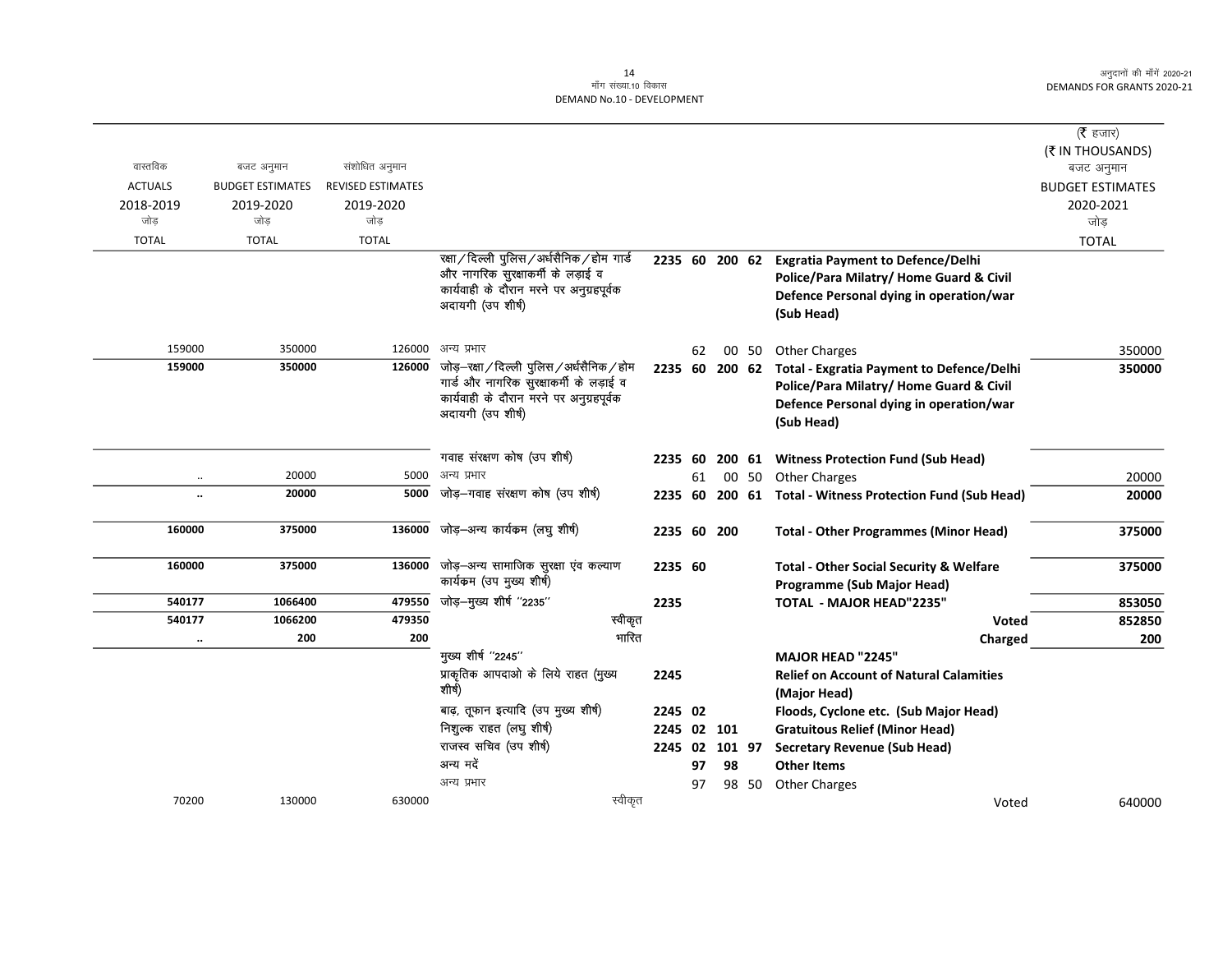$\overline{\phantom{0}}$ 

|                |                         |                          |                                                     |         |                |    |                |       |                                                     | ( $\bar{\tau}$ हजार)    |
|----------------|-------------------------|--------------------------|-----------------------------------------------------|---------|----------------|----|----------------|-------|-----------------------------------------------------|-------------------------|
|                |                         |                          |                                                     |         |                |    |                |       |                                                     | (₹ IN THOUSANDS)        |
| वास्तविक       | बजट अनुमान              | संशोधित अनुमान           |                                                     |         |                |    |                |       |                                                     | बजट अनुमान              |
| <b>ACTUALS</b> | <b>BUDGET ESTIMATES</b> | <b>REVISED ESTIMATES</b> |                                                     |         |                |    |                |       |                                                     | <b>BUDGET ESTIMATES</b> |
| 2018-2019      | 2019-2020               | 2019-2020                |                                                     |         |                |    |                |       |                                                     | 2020-2021               |
| जोड            | जोड                     | जोड                      |                                                     |         |                |    |                |       |                                                     | जोड                     |
| <b>TOTAL</b>   | <b>TOTAL</b>            | <b>TOTAL</b>             |                                                     |         |                |    |                |       |                                                     | <b>TOTAL</b>            |
| $\ldots$       | 1000                    | 1000                     |                                                     | भारित   |                |    |                |       | Charged                                             | 1000                    |
| 70200          | 131000                  | 631000                   | जोड़-राजस्व सचिव (उप शीर्ष)                         |         |                |    |                |       | 2245 02 101 97 Total - Secretary Revenue (Sub Head) | 641000                  |
| 70200          | 130000                  | 630000                   |                                                     | स्वीकृत |                |    |                |       | Voted                                               | 640000                  |
| $\ddotsc$      | 1000                    | 1000                     |                                                     | भारित   |                |    |                |       | Charged                                             | 1000                    |
| 70200          | 131000                  | 631000                   | जोड़–निशुल्क राहत (लघु शीर्ष)                       |         | 2245 02 101    |    |                |       | <b>Total - Gratuitous Relief (Minor Head)</b>       | 641000                  |
| 70200          | 130000                  | 630000                   |                                                     | स्वीकृत |                |    |                |       | Voted                                               | 640000                  |
| $\ddotsc$      | 1000                    | 1000                     |                                                     | भारित   |                |    |                |       | Charged                                             | 1000                    |
| 70200          | 131000                  | 631000                   | जोड़-बाढ़, तूफान इत्यादि (उप मुख्य शीर्ष)           |         | 2245 02        |    |                |       | Total - Floods, Cyclone etc. (Sub Major             | 641000                  |
|                |                         |                          |                                                     |         |                |    |                |       | Head)                                               |                         |
| 70200          | 130000                  | 630000                   |                                                     | स्वीकृत |                |    |                |       | Voted                                               | 640000                  |
| $\ldots$       | 1000                    | 1000                     |                                                     | भारित   |                |    |                |       | Charged                                             | 1000                    |
|                |                         |                          | सामान्य (उप मुख्य शीर्ष)                            |         | 2245 80        |    |                |       | General (Sub Major Head)                            |                         |
|                |                         |                          | निर्देशन एवं प्रशासन (लघु शीर्ष)                    |         |                |    | 2245 80 001    |       | <b>Direction and Administration (Minor Head)</b>    |                         |
|                |                         |                          |                                                     |         |                |    |                |       |                                                     |                         |
|                |                         |                          | राज्य/संघ राज्य क्षेत्र/जिला स्तरीय                 |         |                |    | 2245 80 001 97 |       | Financial support to States/UTs for                 |                         |
|                |                         |                          | कृत्रिम अभ्यास के लिए राज्य/संघ राज्य               |         |                |    |                |       | conduct of State/UT/District Level Mock             |                         |
|                |                         |                          | क्षेत्रों को अर्थिक सहायता (सी.एस.एस) (उप<br>शीर्ष) |         |                |    |                |       | Exercise (CSS) (Sub Head)                           |                         |
|                |                         |                          |                                                     |         |                |    |                |       |                                                     |                         |
| $\ddotsc$      |                         | 1100                     | अन्य प्रभार                                         |         |                | 97 |                | 00 50 | Other Charges                                       | 1100                    |
| $\ldots$       | $\ddotsc$               | 1100                     | जोड़–राज्य ⁄ संघ राज्य क्षेत्र ⁄ जिला स्तरीय        |         | 2245 80 001 97 |    |                |       | Total - Financial support to States/UTs for         | 1100                    |
|                |                         |                          | कृत्रिम अभ्यास के लिए राज्य/संघ राज्य               |         |                |    |                |       | conduct of State/UT/District Level Mock             |                         |
|                |                         |                          | क्षेत्रों को अर्थिक सहायता (सी.एस.एस)               |         |                |    |                |       | Exercise (CSS) (Sub Head)                           |                         |
|                |                         |                          | (उप शीर्ष)                                          |         |                |    |                |       |                                                     |                         |
|                |                         |                          |                                                     |         |                |    |                |       |                                                     |                         |
| $\ddotsc$      | $\ddot{\phantom{a}}$    | 1100                     | जोड़-निर्देशन एवं प्रशासन (लघु शीर्ष)               |         |                |    | 2245 80 001    |       | <b>Total - Direction and Administration</b>         | 1100                    |
|                |                         |                          |                                                     |         |                |    |                |       | (Minor Head)                                        |                         |
|                |                         |                          | आपदा उन्मुख क्षेत्रों में राष्ट्रीय आपदा            |         | 2245 80 102    |    |                |       | <b>Management on National Disaster</b>              |                         |
|                |                         |                          | आकस्मिक योजना पर प्रबंधन (लघु शीर्ष)                |         |                |    |                |       | <b>Contigency Plan in Disaster Prone Area</b>       |                         |
|                |                         |                          |                                                     |         |                |    |                |       | (Minor Head)                                        |                         |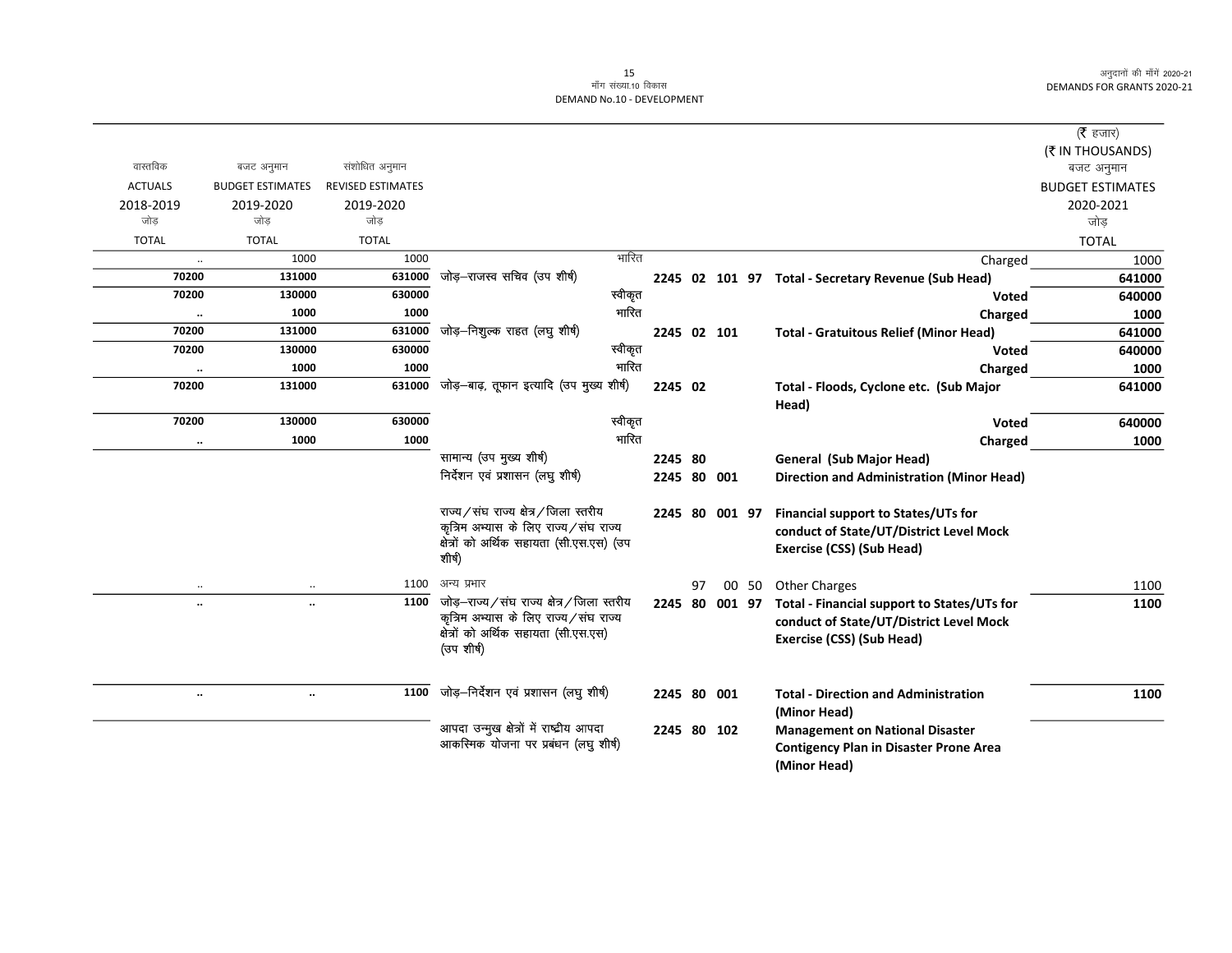|                      |                         |                          |                                                               |                |    |           |       |                                                 | ( $\bar{\tau}$ हजार)                          |
|----------------------|-------------------------|--------------------------|---------------------------------------------------------------|----------------|----|-----------|-------|-------------------------------------------------|-----------------------------------------------|
| वास्तविक             | बजट अनुमान              | संशोधित अनुमान           |                                                               |                |    |           |       |                                                 | (₹ IN THOUSANDS)<br>बजट अनुमान                |
| <b>ACTUALS</b>       | <b>BUDGET ESTIMATES</b> | <b>REVISED ESTIMATES</b> |                                                               |                |    |           |       |                                                 | <b>BUDGET ESTIMATES</b>                       |
| 2018-2019            | 2019-2020               | 2019-2020                |                                                               |                |    |           |       |                                                 | 2020-2021                                     |
| जोड                  | जोड                     | जोड                      |                                                               |                |    |           |       |                                                 | जोड                                           |
| <b>TOTAL</b>         | <b>TOTAL</b>            | <b>TOTAL</b>             |                                                               |                |    |           |       |                                                 | <b>TOTAL</b>                                  |
|                      |                         |                          | आपदा ग्रस्त क्षेत्रों में प्रकृतिक आपदा                       | 2245 80 102 99 |    |           |       | <b>Disaster Management Projects under</b>       |                                               |
|                      |                         |                          | योजना के तहत आपदा प्रबंधन परियोजनाएं                          |                |    |           |       | <b>Natural Disaster Plan in Disaster Prone</b>  |                                               |
|                      |                         |                          | (सी.एस.एस) (उप शीर्ष)                                         |                |    |           |       | Areas (CSS) (Sub Head)                          |                                               |
|                      |                         |                          |                                                               |                |    |           |       |                                                 |                                               |
| $\ddotsc$            | 1100                    | 1100                     | कार्यालय व्यय                                                 |                | 99 |           | 00 13 | Office Expenses                                 | 2300                                          |
|                      | 1100                    | 1100                     | जोड़-आपदा ग्रस्त क्षेत्रों में प्रकृतिक आपदा                  | 2245 80 102 99 |    |           |       | <b>Total - Disaster Management Projects</b>     | 2300                                          |
|                      |                         |                          | योजना के तहत आपदा प्रबंधन परियोजनाएं<br>(सी.एस.एस) (उप शीर्ष) |                |    |           |       | under Natural Disaster Plan in Disaster         |                                               |
|                      |                         |                          |                                                               |                |    |           |       | Prone Areas (CSS) (Sub Head)                    |                                               |
|                      |                         |                          | आपदा प्रबंधन प्रकोष्ठ (उप शीर्ष)                              | 2245 80 102 96 |    |           |       | <b>Disaster Management Cell (Sub Head)</b>      |                                               |
| 95182                | 100000                  | 106500                   | अन्य प्रभार                                                   |                | 96 |           | 00 50 | <b>Other Charges</b>                            | 100000                                        |
| 95182                | 100000                  |                          | 106500 जोड–आपदा प्रबंधन प्रकोष्ठ (उप शीर्ष)                   | 2245 80 102 96 |    |           |       | <b>Total - Disaster Management Cell (Sub</b>    | 100000                                        |
|                      |                         |                          |                                                               |                |    |           |       | Head)                                           |                                               |
|                      |                         |                          | भूकंप खतरा प्रबंधन के लिए क्षमता बनाने                        | 2245 80 102 95 |    |           |       | National programme for capacity building        |                                               |
|                      |                         |                          | हेतू राष्ट्रीय कार्यकम (सी.एस.एस) (उप शीर्ष)                  |                |    |           |       | for earthquake risk management (CSS)            |                                               |
|                      |                         |                          |                                                               |                |    |           |       | (Sub Head)                                      |                                               |
| $\ddotsc$            | 5000                    | 1200                     | अन्य प्रभार                                                   |                | 95 |           | 00 50 | <b>Other Charges</b>                            | 1200                                          |
| $\ddot{\phantom{a}}$ | 5000                    | 1200                     | जोड़—भूकंप खतरा प्रबंधन के लिए क्षमता                         | 2245 80 102 95 |    |           |       | <b>Total - National programme for capacity</b>  | 1200                                          |
|                      |                         |                          | बनाने हेतु राष्ट्रीय कार्यकम (सी.एस.एस)                       |                |    |           |       | building for earthquake risk management         |                                               |
|                      |                         |                          | (उप शीर्ष)                                                    |                |    |           |       | (CSS) (Sub Head)                                |                                               |
|                      |                         |                          | राष्टीय विघ्यालय् सुरक्षा योजना (सी.एस.                       | 2245 80 102 94 |    |           |       | <b>National School Safety Programme (CSS)</b>   |                                               |
|                      |                         |                          | एस) (उप शीर्ष)                                                |                |    |           |       | (Sub Head)                                      |                                               |
| $\ddotsc$            | 5000                    | 500                      | अन्य प्रभार                                                   |                | 94 |           | 00 50 | <b>Other Charges</b>                            |                                               |
| $\ddotsc$            | 5000                    | 500                      | जोड़-राष्टीय विघ्यालय् सुरक्षा योजना (सी.                     | 2245           |    | 80 102 94 |       | <b>Total - National School Safety Programme</b> | $\ddot{\phantom{0}}\phantom{0}\bullet\bullet$ |
|                      |                         |                          | एस.एस) (उप शीर्ष)                                             |                |    |           |       | (CSS) (Sub Head)                                |                                               |
|                      |                         |                          | एस.डी.एम.ए. व डी.डी.एम.ए. का                                  | 2245 80 102 93 |    |           |       | Strengthing of SDMA's & DDMA's (CSS)            |                                               |
|                      |                         |                          | सुदध्ढीकरण (सी.एस.एस) (उप शीर्ष)                              |                |    |           |       | (Sub Head)                                      |                                               |
| $\cdot$              | 3000                    | 1300                     | आपूर्ति और सामग्री                                            |                | 93 |           |       | 00 21 Supplies & Materials                      | 1300                                          |
| $\ddot{\phantom{a}}$ | 3000                    | 1300                     | जोड़-एस.डी.एम.ए. व डी.डी.एम.ए. का                             | 2245 80 102 93 |    |           |       | Total - Strengthing of SDMA's & DDMA's          | 1300                                          |
|                      |                         |                          | सुदध्ढीकरण (सी.एस.एस) (उप शीर्ष)                              |                |    |           |       | (CSS) (Sub Head)                                |                                               |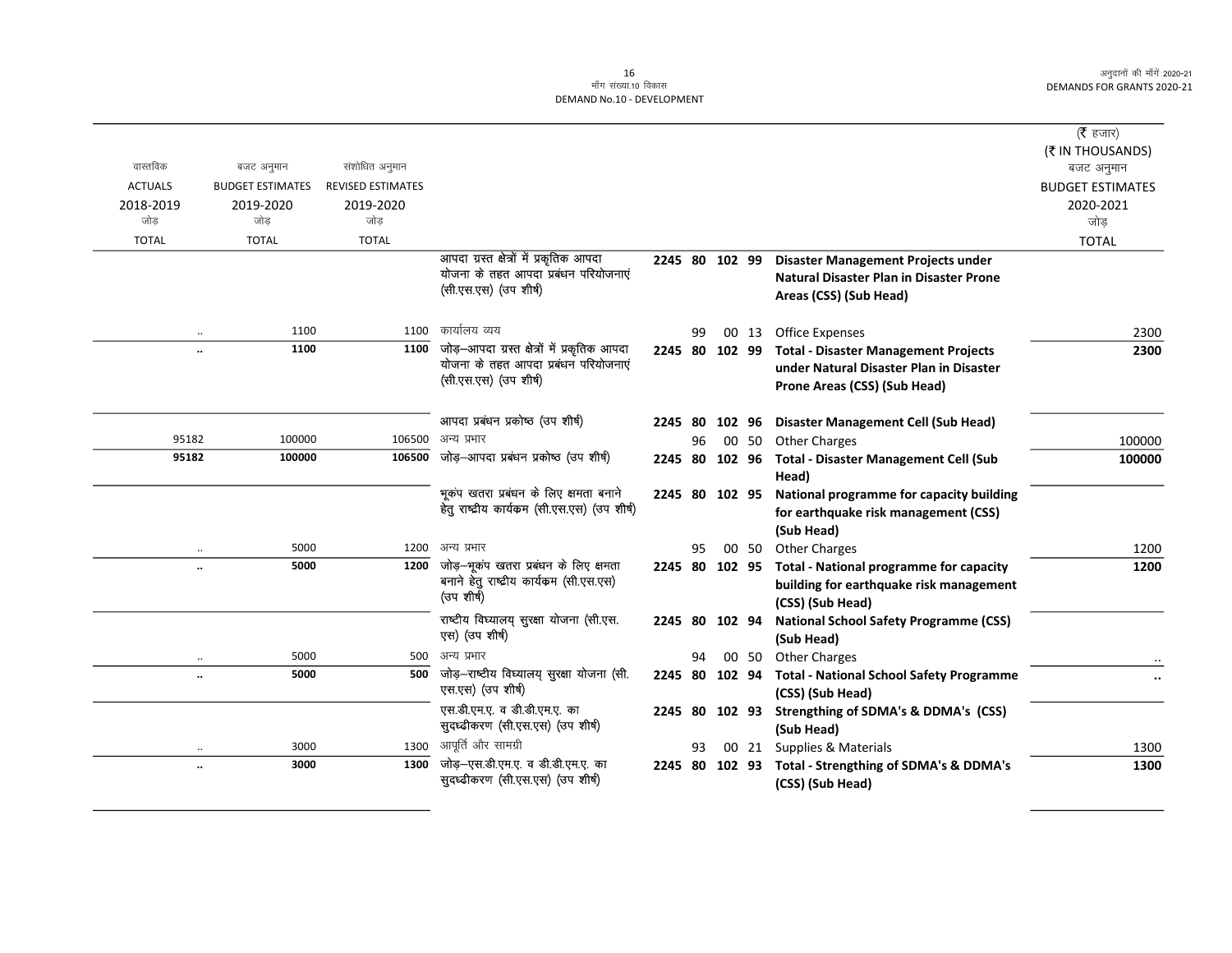|                      |                         |                          | पौध पालन (मुख्य शीर्ष)                                                                | 2401    |    |                |       | <b>Crop Husbandry (Major Head)</b>                                                              |                                |
|----------------------|-------------------------|--------------------------|---------------------------------------------------------------------------------------|---------|----|----------------|-------|-------------------------------------------------------------------------------------------------|--------------------------------|
| 12037                | 17300                   | 14700                    | जोड़-मुख्य शीर्ष "2250"<br>मुख्य शीर्ष "2401"                                         | 2250    |    |                |       | TOTAL - MAJOR HEAD"2250"<br><b>MAJOR HEAD "2401"</b>                                            | 75800                          |
|                      |                         |                          |                                                                                       |         |    |                |       |                                                                                                 |                                |
| 12037                | 17300                   | 14700                    | जोड़–अन्य व्यय (लघु शीर्ष)                                                            |         |    | 2250 00 800    |       | <b>Total - Other Expenditure (Minor Head)</b>                                                   | 75800                          |
| 75                   | 2000                    | 600                      | अन्य प्रभार                                                                           |         | 00 |                | 00 50 | <b>Other Charges</b>                                                                            | 30000                          |
| 613                  | 1100                    | 700                      | कार्यालय व्यय                                                                         |         | 00 |                | 00 13 | Office Expenses                                                                                 | 1300                           |
| $\ddotsc$            | $\ldots$                | 150                      | घरेलू यात्रा व्यय                                                                     |         | 00 |                | 00 11 | <b>Domestic Travel Expenses</b>                                                                 | 200                            |
| 426                  | 700                     | 750                      | चिकित्सा उपचार                                                                        |         | 00 |                | 00 06 | <b>Medical Treatment</b>                                                                        | 700                            |
| 1980                 | 2000                    | 2000                     | मजदूरी                                                                                |         | 00 |                | 00 02 | Wages                                                                                           | 31100                          |
| 8943                 | 11500                   | 10500                    | वेतन                                                                                  |         | 00 |                | 00 01 | Salaries                                                                                        | 12500                          |
|                      |                         |                          | अन्य व्यय (लघु शीर्ष)                                                                 |         |    | 2250 00 800    |       | <b>Other Expenditure (Minor Head)</b>                                                           |                                |
|                      |                         |                          | (गुरूद्वारा चुनाव)                                                                    |         |    |                |       | (GURUDWARA ELECTION)                                                                            |                                |
|                      |                         |                          | अन्य सामाजिक सेवायें (मुख्य शीर्ष)                                                    | 2250    |    |                |       | <b>Other Social Services (Major Head)</b>                                                       |                                |
| $\ddotsc$            |                         |                          | मुख्य शीर्ष "2250"                                                                    |         |    |                |       | MAJOR HEAD "2250"                                                                               |                                |
|                      | 1000                    | 1000                     | भारित                                                                                 |         |    |                |       | Charged                                                                                         | 1000                           |
| 165382               | 294100                  | 741700                   | स्वीकृत                                                                               |         |    |                |       | Voted                                                                                           | 795900                         |
| 165382               | 295100                  | 742700                   | जोड़-मुख्य शीर्ष "2245"                                                               | 2245    |    |                |       | TOTAL - MAJOR HEAD"2245"                                                                        | 796900                         |
| 95182                | 164100                  | 111700                   | जोड़-सामान्य (उप मुख्य शीर्ष)                                                         | 2245 80 |    |                |       | (Minor Head)<br><b>Total - General (Sub Major Head)</b>                                         | 155900                         |
| 95182                | 164100                  | 110600                   | जोड़-आपदा उन्मुख क्षेत्रों में राष्ट्रीय आपदा<br>आकस्मिक योजना पर प्रबंधन (लघु शीर्ष) |         |    | 2245 80 102    |       | <b>Total - Management on National Disaster</b><br><b>Contigency Plan in Disaster Prone Area</b> | 154800                         |
|                      |                         |                          |                                                                                       |         |    |                |       | <b>Response Fund (Sub Head)</b>                                                                 |                                |
| $\ddotsc$            | 50000                   |                          | जोड़–आपदा आकस्मिकता योजना/आपदा<br>प्रतिकिया कोष (उप शीर्ष)                            |         |    | 2245 80 102 92 |       | <b>Total - Disaster Contigency Plan/ Disaster</b>                                               | 50000                          |
| $\ddot{\phantom{a}}$ | 25000                   |                          | अन्य प्रभार                                                                           |         | 92 |                | 00 50 | <b>Other Charges</b>                                                                            | 25000                          |
| $\ddot{\phantom{0}}$ | 25000                   |                          | कार्यालय व्यय                                                                         |         | 92 |                | 00 13 | <b>Office Expenses</b>                                                                          | 25000                          |
|                      |                         |                          | आपदा आकस्मिकता योजना/आपदा<br>प्रतिकिया कोष (उप शीर्ष)                                 |         |    |                |       | 2245 80 102 92 Disaster Contigency Plan/ Disaster<br><b>Response Fund (Sub Head)</b>            |                                |
| <b>TOTAL</b>         | <b>TOTAL</b>            | <b>TOTAL</b>             |                                                                                       |         |    |                |       |                                                                                                 | <b>TOTAL</b>                   |
| जोड                  | जोड                     | जोड                      |                                                                                       |         |    |                |       |                                                                                                 | जोड                            |
| 2018-2019            | 2019-2020               | 2019-2020                |                                                                                       |         |    |                |       |                                                                                                 | 2020-2021                      |
| <b>ACTUALS</b>       | <b>BUDGET ESTIMATES</b> | <b>REVISED ESTIMATES</b> |                                                                                       |         |    |                |       |                                                                                                 | <b>BUDGET ESTIMATES</b>        |
| वास्तविक             | बजट अनुमान              | संशोधित अनुमान           |                                                                                       |         |    |                |       |                                                                                                 | (₹ IN THOUSANDS)<br>बजट अनुमान |
|                      |                         |                          |                                                                                       |         |    |                |       |                                                                                                 | ( <b>रै</b> हजार)              |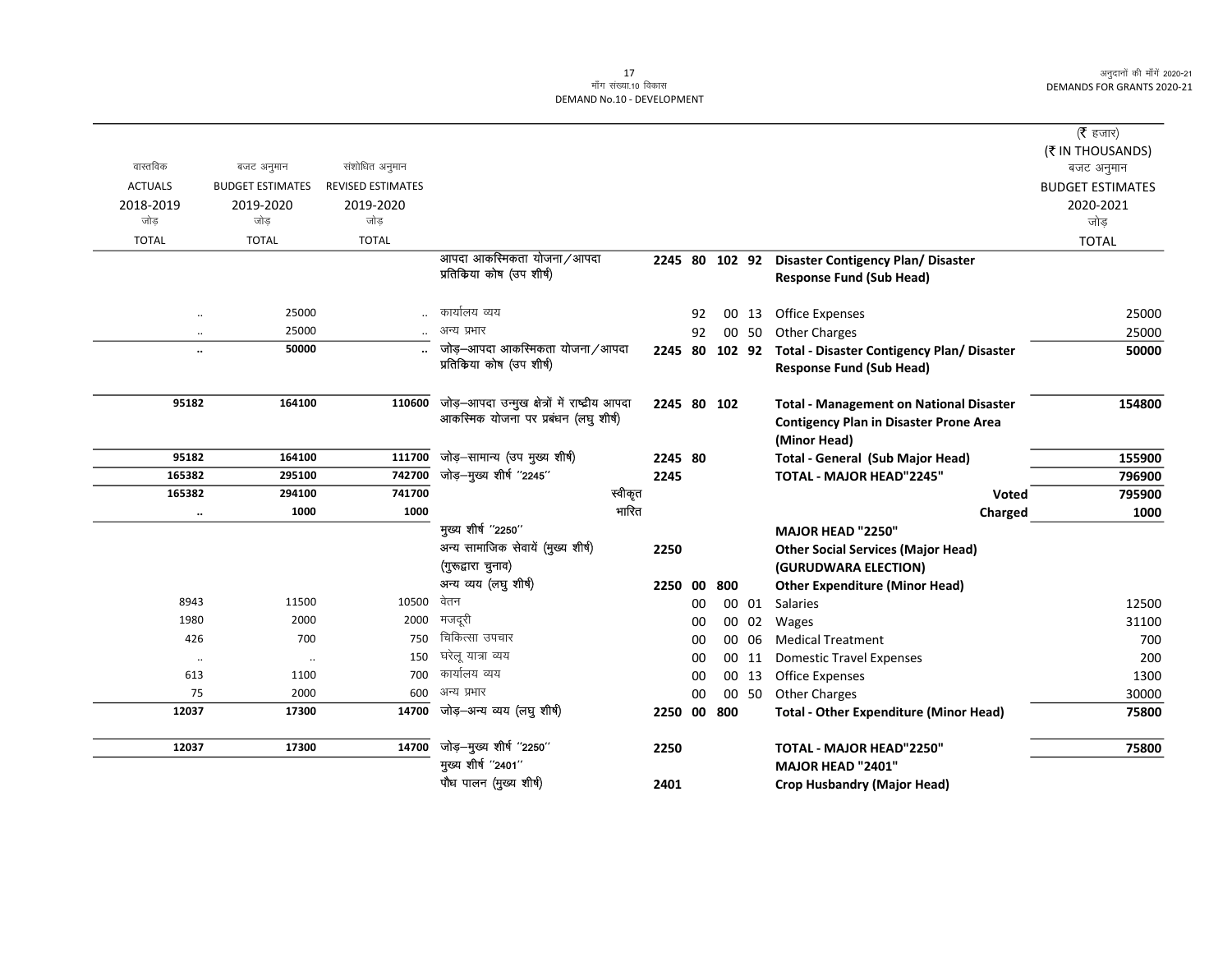|                      |                         |                          |                                                       |                |    |        |        |                                                        | ( $\bar{\tau}$ हजार)    |
|----------------------|-------------------------|--------------------------|-------------------------------------------------------|----------------|----|--------|--------|--------------------------------------------------------|-------------------------|
|                      |                         |                          |                                                       |                |    |        |        |                                                        | (₹ IN THOUSANDS)        |
| वास्तविक             | बजट अनुमान              | संशोधित अनुमान           |                                                       |                |    |        |        |                                                        | बजट अनुमान              |
| <b>ACTUALS</b>       | <b>BUDGET ESTIMATES</b> | <b>REVISED ESTIMATES</b> |                                                       |                |    |        |        |                                                        | <b>BUDGET ESTIMATES</b> |
| 2018-2019            | 2019-2020               | 2019-2020                |                                                       |                |    |        |        |                                                        | 2020-2021               |
| जोड़                 | जोड                     | जोड                      |                                                       |                |    |        |        |                                                        | जोड़                    |
| <b>TOTAL</b>         | <b>TOTAL</b>            | <b>TOTAL</b>             |                                                       |                |    |        |        |                                                        | <b>TOTAL</b>            |
|                      |                         |                          | कृषि अर्थ एवं सांख्यिकी (लघु शीर्ष)                   | 2401 00 111    |    |        |        | <b>Agricultural Economics &amp; Statictics (Minor</b>  |                         |
|                      |                         |                          |                                                       |                |    |        |        | Head)                                                  |                         |
|                      |                         |                          | राजस्व सचिव (उप शीर्ष)                                | 2401 00        |    |        | 111 82 | <b>Secretary Revenue (Sub Head)</b>                    |                         |
| 3227                 | $\ddotsc$               |                          | कृषि गणना (सी.एस.एस)                                  |                | 82 | 98     |        | <b>Agriculture Census (CSS)</b>                        |                         |
|                      | 3500                    | 3000                     | वेतन                                                  |                | 82 |        | 98 01  | Salaries                                               | 3000                    |
|                      | 500                     |                          | चिकित्सा उपचार                                        |                | 82 |        | 98 06  | <b>Medical Treatment</b>                               |                         |
| $\ddotsc$            | $\ddot{\phantom{a}}$    | 200                      | घरेलू यात्रा व्यय                                     |                | 82 |        | 98 11  | <b>Domestic Travel Expenses</b>                        | 200                     |
| $\ldots$             | 1000                    | 1800                     | कार्यालय व्यय                                         |                | 82 |        | 98 13  | Office Expenses                                        | 1800                    |
| 3227                 | 5000                    | 5000                     | जोड़-कृषि गणना (सी.एस.एस)                             |                | 82 | 98     |        | <b>Total - Agriculture Census (CSS)</b>                | 5000                    |
| 3227                 | 5000                    | 5000                     | जोड़-राजस्व सचिव (उप शीर्ष)                           | 2401 00        |    | 111 82 |        | <b>Total - Secretary Revenue (Sub Head)</b>            | 5000                    |
| 3227                 | 5000                    | 5000                     | जोड़-कृषि अर्थ एवं सांख्यिकी (लघु शीर्ष)              | 2401 00 111    |    |        |        | <b>Total - Agricultural Economics &amp; Statictics</b> | 5000                    |
|                      |                         |                          |                                                       |                |    |        |        | (Minor Head)                                           |                         |
| 3227                 | 5000                    | 5000                     | जोड़-मुख्य शीर्ष "2401"                               | 2401           |    |        |        | <b>TOTAL - MAJOR HEAD"2401"</b>                        | 5000                    |
|                      |                         |                          | मुख्य शीर्ष "2501"                                    |                |    |        |        | MAJOR HEAD "2501"                                      |                         |
|                      |                         |                          | ग्रामीण विकास के लिये विशेष कार्यक्रम                 | 2501           |    |        |        | Special programme for Rural development                |                         |
|                      |                         |                          | (मुख्य शीर्ष)                                         |                |    |        |        | (Major Head)                                           |                         |
|                      |                         |                          | समेकित ग्रामीण विकास कार्यक्रम (उप मुख्य              | 2501 01        |    |        |        | Integrated rural development programme                 |                         |
|                      |                         |                          | शीर्ष)                                                |                |    |        |        | (Sub Major Head)                                       |                         |
|                      |                         |                          | अन्य व्यय (लघु शीर्ष)                                 | 2501 01 800    |    |        |        | <b>Other Expenditure (Minor Head)</b>                  |                         |
|                      |                         |                          | पंचायत इकाइयों व इसके कार्यकलापों का                  | 2501 01 800 88 |    |        |        | Modernisation of Panchayat units and its               |                         |
|                      |                         |                          | आधुनिकीकरण (उप शीर्ष)                                 |                |    |        |        | functions (Sub Head)                                   |                         |
|                      |                         |                          |                                                       |                |    |        |        |                                                        |                         |
|                      | 200                     | 200                      | लघु कार्य                                             |                | 88 |        | 00 27  | <b>Minor Works</b>                                     | 200                     |
| $\ddot{\phantom{a}}$ | 200                     | 200                      | जोड़-पंचायत इकाइयों व इसके                            | 2501 01 800 88 |    |        |        | <b>Total - Modernisation of Panchayat units</b>        | 200                     |
|                      |                         |                          | कार्यकलापों का आधुनिकीकरण (उप शीर्ष)                  |                |    |        |        | and its functions (Sub Head)                           |                         |
|                      |                         |                          |                                                       |                |    |        |        |                                                        |                         |
| $\ddotsc$            | 200                     | 200                      | जोड़-अन्य व्यय (लघु शीर्ष)                            | 2501 01 800    |    |        |        | <b>Total - Other Expenditure (Minor Head)</b>          | 200                     |
|                      |                         |                          |                                                       |                |    |        |        |                                                        |                         |
| $\ldots$             | 200                     | 200                      | जोड़-समेकित ग्रामीण विकास कार्यकम (उप<br>मुख्य शीर्ष) | 2501 01        |    |        |        | Total - Integrated rural development                   | 200                     |
|                      |                         |                          |                                                       |                |    |        |        | programme (Sub Major Head)                             |                         |
| $\ddotsc$            | 200                     | 200                      | जोड़-मुख्य शीर्ष "2501"                               | 2501           |    |        |        | TOTAL - MAJOR HEAD"2501"                               | 200                     |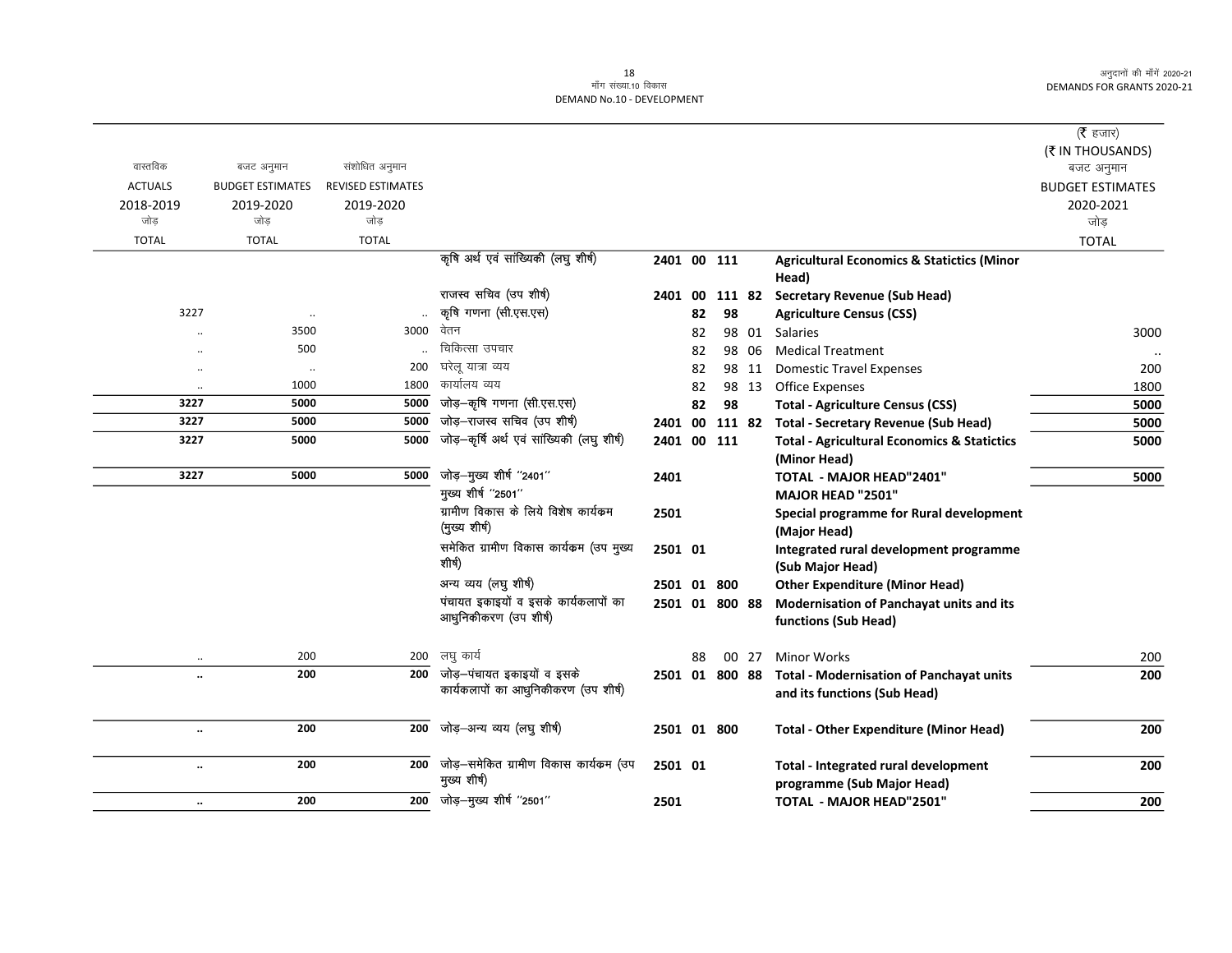|                      |                         |                          |                                                                      |                |    |    |       |                                                      | ( $\bar{\tau}$ हजार)    |
|----------------------|-------------------------|--------------------------|----------------------------------------------------------------------|----------------|----|----|-------|------------------------------------------------------|-------------------------|
|                      |                         |                          |                                                                      |                |    |    |       |                                                      | (₹ IN THOUSANDS)        |
| वास्तविक             | बजट अनुमान              | संशोधित अनुमान           |                                                                      |                |    |    |       |                                                      | बजट अनुमान              |
| <b>ACTUALS</b>       | <b>BUDGET ESTIMATES</b> | <b>REVISED ESTIMATES</b> |                                                                      |                |    |    |       |                                                      | <b>BUDGET ESTIMATES</b> |
| 2018-2019            | 2019-2020               | 2019-2020                |                                                                      |                |    |    |       |                                                      | 2020-2021               |
| जोड                  | जोड                     | जोड                      |                                                                      |                |    |    |       |                                                      | जोड़                    |
| <b>TOTAL</b>         | <b>TOTAL</b>            | <b>TOTAL</b>             |                                                                      |                |    |    |       |                                                      | <b>TOTAL</b>            |
|                      |                         |                          | <b>मुख्य शीर्ष</b> "2506"                                            |                |    |    |       | MAJOR HEAD "2506".                                   |                         |
|                      |                         |                          | भूमि सुधार (मुख्य शीर्ष)                                             | 2506           |    |    |       | <b>Land Reforms (Major Head)</b>                     |                         |
|                      |                         |                          | भूमि अभिलेख का रखरखाव (लघु शीर्ष)                                    | 2506 00 103    |    |    |       | <b>Maintanance of land records (Minor Head)</b>      |                         |
|                      |                         |                          | भूमि अभिलेख का कम्प्यूटरीकरण (सी.एस.                                 | 2506 00 103 98 |    |    |       | <b>Computerisation of land records (CSS) (Sub</b>    |                         |
|                      |                         |                          | एस) (उप शीर्ष)                                                       |                |    |    |       | Head)                                                |                         |
|                      |                         |                          | सूचना तकनीक                                                          |                | 98 | 99 |       | <b>Information Technology</b>                        |                         |
| 717                  | 8000                    | 8400                     | कार्यालय व्यय                                                        |                | 98 |    | 99 13 | Office Expenses                                      | 15000                   |
| 717                  | 8000                    | 8400                     | जोड़-भूमि अभिलेख का कम्प्यूटरीकरण (सी.                               | 2506 00 103 98 |    |    |       | <b>Total - Computerisation of land records</b>       | 15000                   |
|                      |                         |                          | एस.एस) (उप शीर्ष)                                                    |                |    |    |       | (CSS) (Sub Head)                                     |                         |
| 717                  | 8000                    | 8400                     | जोड़—भूमि अभिलेख का रखरखाव (लघु                                      | 2506 00 103    |    |    |       | <b>Total - Maintanance of land records</b>           | 15000                   |
|                      |                         |                          | शीर्ष)                                                               |                |    |    |       | (Minor Head)                                         |                         |
| 717                  | 8000                    | 8400                     | जोड़—मुख्य शीर्ष "2506"                                              | 2506           |    |    |       | TOTAL - MAJOR HEAD"2506"                             | 15000                   |
|                      |                         |                          | मुख्य शीर्ष "2515"                                                   |                |    |    |       | <b>MAJOR HEAD "2515"</b>                             |                         |
|                      |                         |                          | अन्य ग्रामीण विकास कार्यक्रम (मुख्य शीर्ष)                           | 2515           |    |    |       | Other Rural development programme                    |                         |
|                      |                         |                          |                                                                      |                |    |    |       | (Major Head)                                         |                         |
|                      |                         |                          | निर्देशन एवं प्रशासन (लघु शीर्ष)                                     | 2515 00 001    |    |    |       | <b>Direction &amp; Administration (Minor Head)</b>   |                         |
| $\ddotsc$            | 546                     |                          | निर्देशन एवं प्रशासन (उप शीर्ष)                                      |                | 00 |    | 00 42 | Direction & Administration (Sub Head)                | 546                     |
| $\ldots$             | 546                     |                          | जोड़-निर्देशन एवं प्रशासन (लघु शीर्ष)                                | 2515 00 001    |    |    |       | <b>Total - Direction &amp; Administration (Minor</b> | 546                     |
|                      |                         |                          |                                                                      |                |    |    |       | Head)                                                |                         |
|                      |                         |                          | पंचायती राज (लघु शीर्ष)<br>ग्राम पंचायत अधिनियम के संदर्भ में प्रभार | 2515 00 101    |    |    |       | Panchayati Raj (Minor Head)                          |                         |
|                      |                         |                          | (उप शीर्ष)                                                           | 2515 00 101 98 |    |    |       | Charges in connection with villege                   |                         |
|                      |                         |                          |                                                                      |                |    |    |       | Panchayat Act (Sub Head)                             |                         |
| 9801                 | 13100                   | 11530                    | वेतन<br>चिकित्सा उपचार                                               |                | 98 |    | 00 01 | <b>Salaries</b>                                      | 15830                   |
| 219                  | 800                     | 300                      |                                                                      |                | 98 |    | 00 06 | <b>Medical Treatment</b>                             | 800                     |
| 5                    | 50                      | 50                       | घरेलू यात्रा व्यय<br>कार्यालय व्यय                                   |                | 98 |    | 00 11 | <b>Domestic Travel Expenses</b>                      | 50                      |
| 1519                 | 1700                    | 1100                     |                                                                      |                | 98 |    | 00 13 | <b>Office Expenses</b>                               | 1700                    |
| $\ddot{\phantom{a}}$ | 200                     | 200                      | विज्ञापन एवं प्रचार                                                  |                | 98 |    |       | 00 26 Advertisement & Publicity                      | 200                     |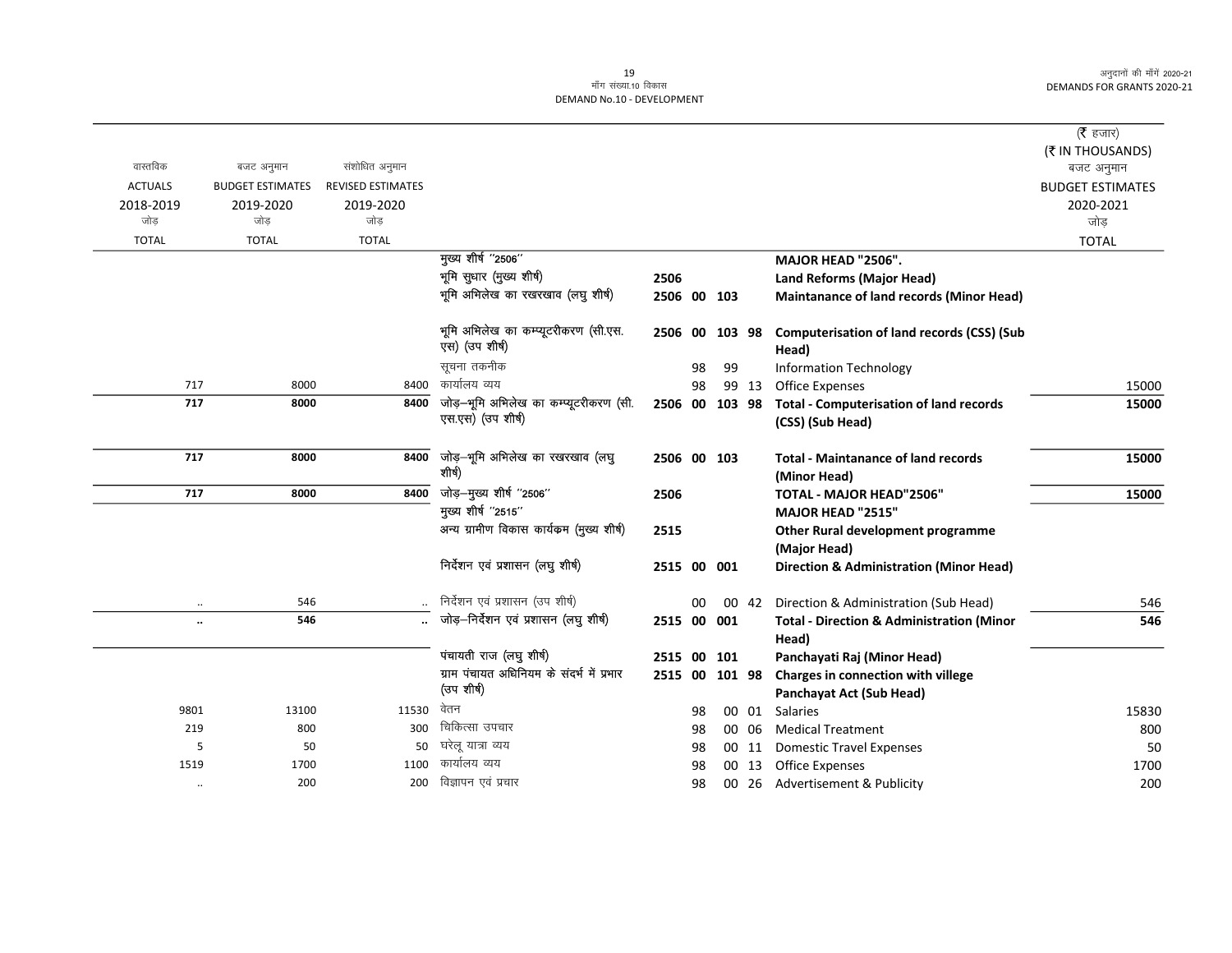|                      |                         |                          |                                            |         |                |       |                                                | ( <b>रै</b> हजार)       |
|----------------------|-------------------------|--------------------------|--------------------------------------------|---------|----------------|-------|------------------------------------------------|-------------------------|
|                      |                         |                          |                                            |         |                |       |                                                | (₹ IN THOUSANDS)        |
| वास्तविक             | बजट अनुमान              | संशोधित अनुमान           |                                            |         |                |       |                                                | बजट अनुमान              |
| <b>ACTUALS</b>       | <b>BUDGET ESTIMATES</b> | <b>REVISED ESTIMATES</b> |                                            |         |                |       |                                                | <b>BUDGET ESTIMATES</b> |
| 2018-2019            | 2019-2020               | 2019-2020                |                                            |         |                |       |                                                | 2020-2021               |
| जोड                  | जोड                     | जोड                      |                                            |         |                |       |                                                | जोड                     |
| <b>TOTAL</b>         | <b>TOTAL</b>            | <b>TOTAL</b>             |                                            |         |                |       |                                                | <b>TOTAL</b>            |
| 11544                | 15850                   | 13180                    | जोड-ग्राम पंचायत अधिनियम के संदर्भ में     |         | 2515 00 101 98 |       | Total - Charges in connection with villege     | 18580                   |
|                      |                         |                          | प्रभार (उप शीर्ष)                          |         |                |       | Panchayat Act (Sub Head)                       |                         |
| 11544                | 15850                   | 13180                    | जोड़-पंचायती राज (लघु शीर्ष)               |         | 2515 00 101    |       | Total - Panchayati Raj (Minor Head)            | 18580                   |
|                      |                         |                          | सामुदायिक विकास (लघु शीर्ष)                |         | 2515 00 102    |       | <b>Community Development (Minor Head)</b>      |                         |
|                      |                         |                          | सामुदायिक विकास कार्मिक (उप शीर्ष)         |         | 2515 00 102 88 |       | <b>Community Development personnel (Sub</b>    |                         |
|                      |                         |                          |                                            |         |                |       | Head)                                          |                         |
| 32164                | 45000                   | 30000                    | वेतन                                       | 88      |                | 00 01 | Salaries                                       | 45000                   |
| 55                   | 250                     | 150                      | मजदूरी                                     | 88      |                | 00 02 | Wages                                          | 200                     |
| 799                  | 2200                    | 1000                     | चिकित्सा उपचार                             | 88      |                | 00 06 | <b>Medical Treatment</b>                       | 2200                    |
| 200                  | 400                     | 200                      | घरेलू यात्रा व्यय                          | 88      |                | 00 11 | <b>Domestic Travel Expenses</b>                | 400                     |
| 1380                 | 3500                    | 2500                     | कार्यालय व्यय                              | 88      |                | 00 13 | <b>Office Expenses</b>                         | 3500                    |
| 1147                 | 1200                    | 700                      | व्यावसायिक सेवायें                         | 88      |                | 00 28 | <b>Professional Services</b>                   | 1200                    |
| 35745                | 52550                   | 34550                    | जोड़-सामुदायिक विकास कार्मिक (उप शीर्ष)    |         | 2515 00 102 88 |       | <b>Total - Community Development</b>           | 52500                   |
|                      |                         |                          |                                            |         |                |       | personnel (Sub Head)                           |                         |
|                      |                         |                          | श्यामा प्रसाद मुखर्जी रर्बन अभियान (एस.पी. |         | 2515 00 102 87 |       | Shyama Prasad Mukherjee Rurban Mission         |                         |
|                      |                         |                          | एम.आर.एम.)(सी.एस.एस.) (उप शीर्ष)           |         |                |       | (SPMRM) (CSS) (Sub Head)                       |                         |
| $\ddotsc$            | 2500                    | 50                       | कार्यालय व्यय                              | 87      |                | 00 13 | <b>Office Expenses</b>                         | 2500                    |
| $\ddotsc$            | 1000                    | 50                       | अन्य प्रभार                                | 87      |                | 00 50 | <b>Other Charges</b>                           | 1000                    |
| $\ddot{\phantom{a}}$ | 3500                    | 100                      | जोड़-श्यामा प्रसाद मुखर्जी रर्बन अभियान    |         | 2515 00 102 87 |       | Total - Shyama Prasad Mukherjee Rurban         | 3500                    |
|                      |                         |                          | (एस.पी.एम.आर.एम.)(सी.एस.एस.) (उप शीर्ष)    |         |                |       | Mission (SPMRM) (CSS) (Sub Head)               |                         |
|                      |                         |                          |                                            |         |                |       |                                                |                         |
| 35745                | 56050                   | 34650                    | जोड़-सामुदायिक विकास (लघु शीर्ष)           |         | 2515 00 102    |       | <b>Total - Community Development (Minor</b>    | 56000                   |
|                      |                         |                          | अन्य व्यय (लघु शीर्ष)                      | 2515 00 | 800            |       | Head)<br><b>Other Expenditure (Minor Head)</b> |                         |
|                      |                         |                          | अन्य मद (उप शीर्ष)                         | 99      | 00             |       | <b>Other items (Sub Head)</b>                  |                         |
|                      |                         |                          | व्यावसायिक सेवायें                         | 99      |                | 00 28 | <b>Professional Services</b>                   |                         |
| 577                  | 600                     | 200                      | स्वीकृत                                    |         |                |       | Voted                                          | 600                     |
| $\ddotsc$            | $\cdot\cdot$            | $\ddotsc$                | भारित                                      |         |                |       | Charged                                        | $\ldots$                |
|                      |                         |                          |                                            |         |                |       |                                                |                         |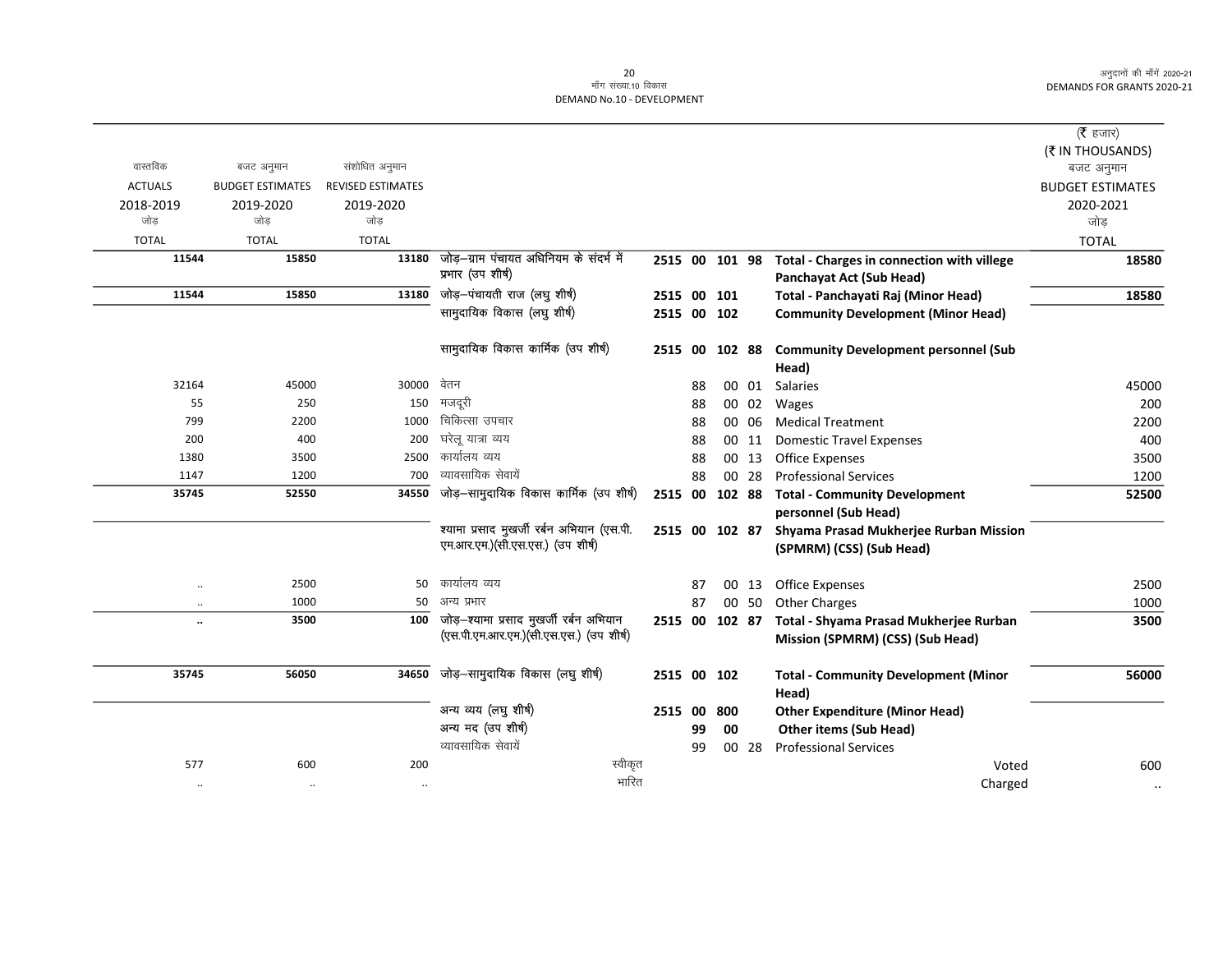| ( $\bar{\tau}$ हजार)    |                                                             |       |        |    |             |                                                                                |                          |                         |                      |
|-------------------------|-------------------------------------------------------------|-------|--------|----|-------------|--------------------------------------------------------------------------------|--------------------------|-------------------------|----------------------|
| (₹ IN THOUSANDS)        |                                                             |       |        |    |             |                                                                                |                          |                         |                      |
| बजट अनुमान              |                                                             |       |        |    |             |                                                                                | संशोधित अनुमान           | बजट अनुमान              | वास्तविक             |
| <b>BUDGET ESTIMATES</b> |                                                             |       |        |    |             |                                                                                | <b>REVISED ESTIMATES</b> | <b>BUDGET ESTIMATES</b> | <b>ACTUALS</b>       |
| 2020-2021               |                                                             |       |        |    |             |                                                                                | 2019-2020                | 2019-2020               | 2018-2019            |
| जोड                     |                                                             |       |        |    |             |                                                                                | जोड                      | जोड                     | जोड                  |
| <b>TOTAL</b>            |                                                             |       |        |    |             |                                                                                | <b>TOTAL</b>             | <b>TOTAL</b>            | <b>TOTAL</b>         |
| 600                     | <b>Total - Other Expenditure (Minor Head)</b>               |       |        |    | 2515 00 800 | 200 जोड़-अन्य व्यय (लघु शीर्ष)                                                 |                          | 600                     | 577                  |
| 600                     | <b>Voted</b>                                                |       |        |    |             | स्वीकृत                                                                        | 200                      | 600                     | 577                  |
|                         | Charged                                                     |       |        |    |             | भारित                                                                          |                          |                         | $\ddot{\phantom{0}}$ |
| 75726                   | <b>TOTAL - MAJOR HEAD"2515"</b>                             |       |        |    | 2515        | जोड़—मुख्य शीर्ष "2515"                                                        | 48030                    | 73046                   | 47866                |
| 75726                   | Voted                                                       |       |        |    |             | स्वीकृत                                                                        | 48030                    | 73046                   | 47866                |
| $\ddot{\phantom{a}}$    | Charged                                                     |       |        |    |             | भारित                                                                          |                          | $\cdot\cdot$            |                      |
|                         | <b>MAJOR HEAD "3604"</b>                                    |       |        |    |             | मुख्य शीर्ष "3604"                                                             |                          |                         |                      |
|                         | <b>Compensation and Assignments to Local</b>                |       |        |    | 3604        | स्थानीय निकायो तथा पंचायती राज<br>संस्थाओं को क्षति पूर्ति तथा कार्यभार (मुख्य |                          |                         |                      |
|                         | <b>Bodies &amp; Panchayati Raj Institutions</b>             |       |        |    |             | शीर्ष)                                                                         |                          |                         |                      |
|                         | (Major Head)                                                |       |        |    |             | स्टाम्प डयूटी (लघु शीर्ष)                                                      |                          |                         |                      |
|                         | <b>Stamp Duty (Minor Head)</b>                              |       | 102    |    | 3604 00     | कर संग्रह में स्थानीय निकायों का अंश (उप                                       |                          |                         |                      |
|                         | Share of Local Bodies against tax<br>collections (Sub Head) |       | 102 98 | 00 | 3604        | शीर्ष)                                                                         |                          |                         |                      |
|                         | Grant in aid to New Delhi Muncipal                          |       | 98     | 98 |             | नई दिल्ली नगर परिषद को कर संग्रह में                                           |                          |                         |                      |
|                         | <b>Council in lieu of shares in Taxes</b>                   |       |        |    |             | अंश के लिए सहायता अनुदान                                                       |                          |                         |                      |
|                         |                                                             |       |        |    |             |                                                                                |                          |                         |                      |
| 700000                  | Grants-in-aid-General                                       | 98 31 |        | 98 |             | सहायता अनुदान–सामान्य                                                          | 1740000                  | 700000                  |                      |
| 700000                  | <b>Total: Grant in aid to New Delhi Muncipal</b>            |       | 98     | 98 |             | जोड़-नई दिल्ली नगर परिषद को कर                                                 | 1740000                  | 700000                  | $\ddot{\phantom{a}}$ |
|                         | <b>Council in lieu of shares in Taxes</b>                   |       |        |    |             | संग्रह में अंश के लिए सहायता अनुदान                                            |                          |                         |                      |
|                         | Grant in aid to North Delhi Municipal                       |       | 97     | 98 |             | उत्तरी दिल्ली नगर निगम को कर संग्रह में                                        |                          |                         |                      |
|                         | Corporation in lieu of shares in Taxes                      |       |        |    |             | अंश के लिए सहायता अनुदान                                                       |                          |                         |                      |
| 6500000                 | Grants-in-aid-General                                       | 97 31 |        | 98 |             | सहायता अनुदान–सामान्य                                                          | 6500000                  | 6500000                 | $\cdot$              |
| 6500000                 | <b>Total: Grant in aid to North Delhi</b>                   |       | 97     | 98 |             | जोड़-उत्तरी दिल्ली नगर निगम को कर                                              | 6500000                  | 6500000                 | $\ddot{\phantom{a}}$ |
|                         | Municipal Corporation in lieu of shares in                  |       |        |    |             | संग्रह में अंश के लिए सहायता अनुदान                                            |                          |                         |                      |
|                         | <b>Taxes</b>                                                |       |        |    |             |                                                                                |                          |                         |                      |
|                         | Grant in aid to South Delhi Municipal                       |       | 96     | 98 |             | दक्षिण दिल्ली नगर निगम को कर संग्रह में                                        |                          |                         |                      |
|                         | Corporation in lieu of shares in Taxes                      |       |        |    |             | अंश के लिए सहायता अनुदान                                                       |                          |                         |                      |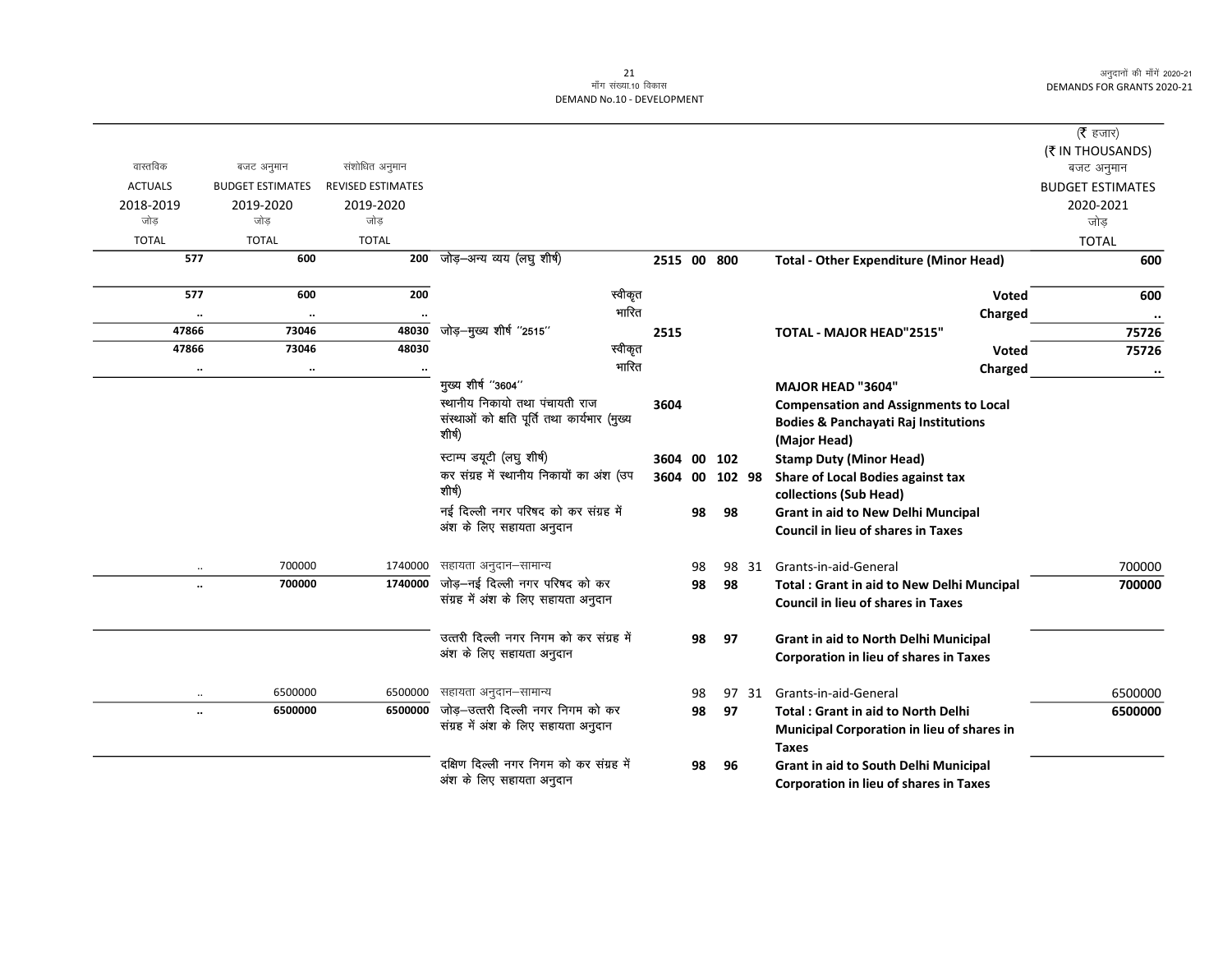|                |                                 |                          |                                                         |             |    |             |       |                                                      | (रै हजार)               |
|----------------|---------------------------------|--------------------------|---------------------------------------------------------|-------------|----|-------------|-------|------------------------------------------------------|-------------------------|
|                |                                 |                          |                                                         |             |    |             |       |                                                      | (₹ IN THOUSANDS)        |
| वास्तविक       | बजट अनुमान                      | संशोधित अनुमान           |                                                         |             |    |             |       |                                                      | बजट अनुमान              |
| <b>ACTUALS</b> | <b>BUDGET ESTIMATES</b>         | <b>REVISED ESTIMATES</b> |                                                         |             |    |             |       |                                                      | <b>BUDGET ESTIMATES</b> |
| 2018-2019      | 2019-2020                       | 2019-2020                |                                                         |             |    |             |       |                                                      | 2020-2021               |
| जोड            | जोड                             | जोड                      |                                                         |             |    |             |       |                                                      | जोड                     |
| <b>TOTAL</b>   | <b>TOTAL</b>                    | <b>TOTAL</b>             |                                                         |             |    |             |       |                                                      | <b>TOTAL</b>            |
|                | 8000000<br>$\ddotsc$            | 9150000                  | सहायता अनुदान–सामान्य                                   |             | 98 |             | 96 31 | Grants-in-aid-General                                | 8000000                 |
|                | 8000000<br>$\ddot{\phantom{a}}$ | 9150000                  | जोड़-दक्षिण दिल्ली नगर निगम को कर                       |             | 98 | 96          |       | <b>Total: Grant in aid to South Delhi</b>            | 8000000                 |
|                |                                 |                          | संग्रह में अंश के लिए सहायता अनुदान                     |             |    |             |       | Municipal Corporation in lieu of shares in           |                         |
|                |                                 |                          |                                                         |             |    |             |       | <b>Taxes</b>                                         |                         |
|                |                                 |                          | पूर्वी दिल्ली नगर निगम को कर संग्रह में                 |             | 98 | 95          |       | Grant in aid to East Delhi Municipal                 |                         |
|                |                                 |                          | अंश के लिए सहायता अनुदान                                |             |    |             |       | <b>Corporation in lieu of shares in Taxes</b>        |                         |
|                |                                 |                          |                                                         |             |    |             |       |                                                      |                         |
|                | 1750000<br>$\ddotsc$            | 1930000                  | सहायता अनुदान–सामान्य                                   |             | 98 |             | 95 31 | Grants-in-aid-General                                | 1750000                 |
|                | 1750000<br>                     | 1930000                  | जोड़-पूर्वी दिल्ली नगर निगम को कर                       |             | 98 | 95          |       | <b>Total: Grant in aid to East Delhi Municipal</b>   | 1750000                 |
|                |                                 |                          | संग्रह में अंश के लिए सहायता अनुदान                     |             |    |             |       | Corporation in lieu of shares in Taxes               |                         |
|                |                                 |                          |                                                         |             |    |             |       |                                                      |                         |
|                | 16950000<br>$\ddotsc$           | 19320000                 | जोड़-कर संग्रह में स्थानीय निकायों का<br>अंश (उप शीर्ष) | 3604        |    | 00 102 98   |       | <b>Total - Share of Local Bodies against tax</b>     | 16950000                |
|                |                                 |                          |                                                         |             |    |             |       | collections (Sub Head)                               |                         |
|                | 16950000<br>$\ddotsc$           | 19320000                 | स्टाम्प डयूटी (लघु शीर्ष)                               | 3604        |    | 00 102      |       | <b>Total - Stamp Duty (Minor Head)</b>               | 16950000                |
|                | 16950000<br>$\ddotsc$           | 19320000                 | जोड़-मुख्य शीर्ष "3604"                                 | 3604        |    |             |       | <b>TOTAL - MAJOR HEAD"3604"</b>                      | 16950000                |
| 15973172       | 21280000                        | 22803400                 | जोड़-राजस्व भाग                                         |             |    |             |       | <b>TOTAL - REVENUE SECTION</b>                       | 22196900                |
| 15973172       | 21278200                        | 22801600                 | स्वीकृत                                                 |             |    |             |       | <b>Voted</b>                                         | 22195100                |
|                | 1800<br>                        | 1800                     | भारित                                                   |             |    |             |       | Charged                                              | 1800                    |
|                |                                 |                          | पूँजी भाग :<br>मुख्य शीर्ष "4059"                       |             |    |             |       | <b>CAPITAL SECTION:</b>                              |                         |
|                |                                 |                          | सार्वजनिक कार्य पर पूजी परिव्यय (मुख्य                  |             |    |             |       | MAJOR HEAD "4059"                                    |                         |
|                |                                 |                          | शीर्ष)                                                  | 4059        |    |             |       | Capital outlay on Public works (Major                |                         |
|                |                                 |                          | कार्यालय भवन (उप मुख्य शीर्ष)                           |             |    |             |       | Head)                                                |                         |
|                |                                 |                          | निर्माण (लघु शीर्ष)                                     | 4059 01     |    |             |       | <b>Office Building (Sub Major Head)</b>              |                         |
|                |                                 |                          | उपायुक्त कार्यालय (उप शीर्ष)                            | 4059 01 051 |    |             |       | <b>Construction (Minor Head)</b>                     |                         |
| 42866          | 300000                          | 180000                   | बडे निर्माण कार्य                                       | 4059 01     |    | 051 81      |       | Dy. Commissioner Office (Sub Head)                   |                         |
| 42866          | 300000                          | 180000                   | जोड़-उपायुक्त कार्यालय (उप शीर्ष)                       |             | 81 |             | 00 53 | <b>Major Works</b>                                   | 300000                  |
|                |                                 |                          |                                                         | 4059        |    |             |       | 01 051 81 Total - Dy. Commissioner Office (Sub Head) | 300000                  |
| 42866          | 300000                          | 180000                   | जोड़–निर्माण (लघु शीर्ष)                                |             |    | 4059 01 051 |       | <b>Total - Construction (Minor Head)</b>             | 300000                  |
| 42866          | 300000                          | 180000                   | जोड़-कार्यालय भवन (उप मुख्य शीर्ष)                      | 4059 01     |    |             |       | <b>Total - Office Building (Sub Major Head)</b>      | 300000                  |
|                |                                 |                          |                                                         |             |    |             |       |                                                      |                         |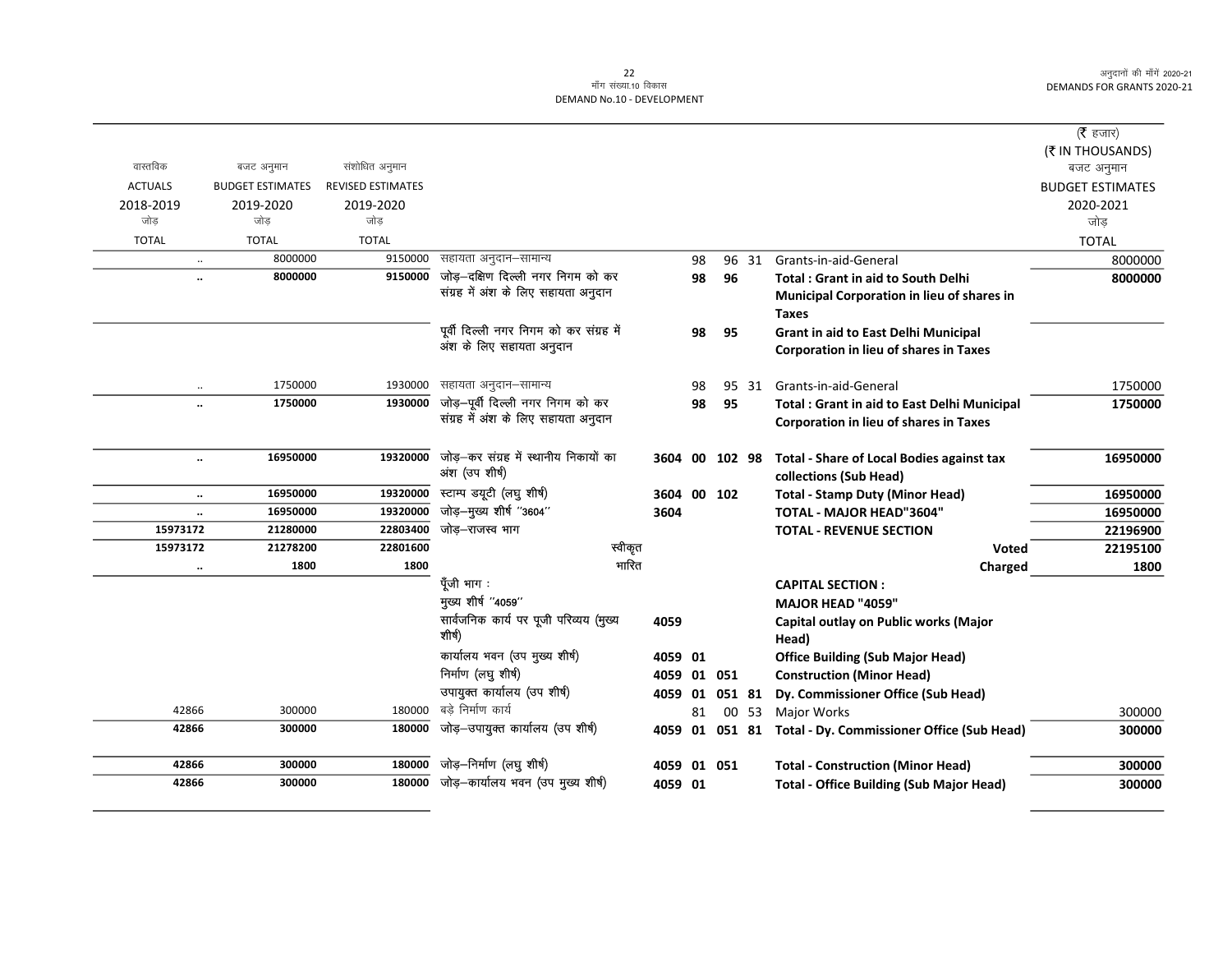|                      |                         |                          |                                        |             |    |        |       |                                                        | ( $\bar{\tau}$ हजार)<br>(₹ IN THOUSANDS) |
|----------------------|-------------------------|--------------------------|----------------------------------------|-------------|----|--------|-------|--------------------------------------------------------|------------------------------------------|
| वास्तविक             | बजट अनुमान              | संशोधित अनुमान           |                                        |             |    |        |       |                                                        | बजट अनुमान                               |
| <b>ACTUALS</b>       | <b>BUDGET ESTIMATES</b> | <b>REVISED ESTIMATES</b> |                                        |             |    |        |       |                                                        | <b>BUDGET ESTIMATES</b>                  |
| 2018-2019            | 2019-2020               | 2019-2020                |                                        |             |    |        |       |                                                        | 2020-2021                                |
| जोड                  | जोड                     | जोड                      |                                        |             |    |        |       |                                                        | जोड                                      |
| <b>TOTAL</b>         | <b>TOTAL</b>            | <b>TOTAL</b>             |                                        |             |    |        |       |                                                        | <b>TOTAL</b>                             |
|                      |                         |                          | अन्य भवन (उप मुख्य शीर्ष)              | 4059 60     |    |        |       | <b>Other Building (Sub Major Head)</b>                 |                                          |
|                      |                         |                          | निर्माण (लघु शीर्ष)                    | 4059 60 051 |    |        |       | <b>Construction (Minor Head)</b>                       |                                          |
|                      |                         |                          | हज हाउस का निर्माण (उप शीर्ष)          | 4059 60     |    | 051 77 |       | <b>Construction of Haj House (Sub Head)</b>            |                                          |
| 2664                 | 300000                  | 1000                     | बड़े निर्माण कार्य                     |             | 77 |        | 00 53 | <b>Major Works</b>                                     |                                          |
| 2664                 | 300000                  | 1000                     | जोड़– हज हाउस का निर्माण (उप शीर्ष)    | 4059 60     |    | 051 77 |       | <b>Total - Construction of Haj House (Sub</b><br>Head) | $\ddot{\phantom{0}}$                     |
| 2664                 | 300000                  | 1000                     | जोड़–निर्माण (लघु शीर्ष)               | 4059 60 051 |    |        |       | <b>Total - Construction (Minor Head)</b>               |                                          |
| 2664                 | 300000                  | 1000                     | जोड़- अन्य भवन (उप मुख्य शीर्ष)        | 4059 60     |    |        |       | <b>Total - Other Building (Sub Major Head)</b>         |                                          |
| 45530                | 600000                  | 181000                   | जोड़-मुख्य शीर्ष "4059"                | 4059        |    |        |       | <b>TOTAL - MAJOR HEAD"4059"</b>                        | 300000                                   |
|                      |                         |                          | मुख्य शीर्ष "4070"                     |             |    |        |       | MAJOR HEAD "4070"                                      |                                          |
|                      |                         |                          | अन्य प्रशासनिक सेवाओं पर पूंजी परिव्यय | 4070        |    |        |       | <b>Capital Outlay on Other Administrative</b>          |                                          |
|                      |                         |                          | (मुख्य शीर्ष)                          |             |    |        |       | <b>Services (Major Head)</b>                           |                                          |
|                      |                         |                          | अन्य व्यय (लघु शीर्ष)                  | 4070 00     |    | 800    |       | <b>Other Expenditure (Minor Head)</b>                  |                                          |
|                      |                         |                          | नागरिक सुरक्षा (उप शीर्ष)              | 4070 00     |    | 800 86 |       | <b>Civil Defence (Sub Head)</b>                        |                                          |
|                      | 3000                    | 2000                     | मोटर वाहन                              |             | 86 |        | 00 51 | <b>Motor Vehicle</b>                                   | 3000                                     |
| $\ddotsc$            | 12000                   |                          | मशीनरी तथा उपकरण                       |             | 86 | 00     | 52    | Machinery & Equipment                                  | 12000                                    |
| $\ddotsc$            | 15000                   | 2000                     | जोड़-नागरिक सुरक्षा (उप शीर्ष)         | 4070 00     |    | 800 86 |       | <b>Total - Civil Defence (Sub Head)</b>                | 15000                                    |
|                      | 15000                   | 2000                     | जोड–अन्य व्यय (लघु शीर्ष)              | 4070 00     |    | 800    |       | <b>Total - Other Expenditure (Minor Head)</b>          | 15000                                    |
| $\ddot{\phantom{a}}$ | 15000                   | 2000                     | जोड़-मुख्य शीर्ष "4070"                | 4070        |    |        |       | TOTAL - MAJOR HEAD"4070"                               | 15000                                    |
|                      |                         |                          | मुख्य शीर्ष "4250"                     |             |    |        |       | MAJOR HEAD "4250"                                      |                                          |
|                      |                         |                          | अन्य सामाजिक सेवाओं पर पूँजी परिव्यय   | 4250        |    |        |       | <b>Capital outlay on other Social Services</b>         |                                          |
|                      |                         |                          | (मुख्य शीर्ष)                          |             |    |        |       | (Major Head)                                           |                                          |
|                      |                         |                          | प्राकृतिक आपदायें (लघु शीर्ष)          | 4250 00     |    | 101    |       | <b>Natural Calamities (Minor Head)</b>                 |                                          |
|                      |                         |                          | आकस्मिक आपदा योजना/आपदा                | 4250 00     |    | 101 99 |       | Diaster Contigency Plan/ Diaster Response              |                                          |
|                      |                         |                          | प्रतिकिया कोष (उप शीर्ष)               |             |    |        |       | Fund (Sub Head)                                        |                                          |
|                      | 50000                   |                          | मशीनरी तथा उपकरण                       |             | 99 |        | 00 52 | Machinery & Equipment                                  | 50000                                    |
|                      | 50000                   |                          | जोड़-आकस्मिक आपदा योजना/आपदा           | 4250 00     |    | 101 99 |       | <b>Total - Disaster Contigency Plan/ Disaster</b>      | 50000                                    |
|                      |                         |                          | प्रतिकिया कोष (उप शीर्ष)               |             |    |        |       | <b>Response Fund (Sub Head)</b>                        |                                          |